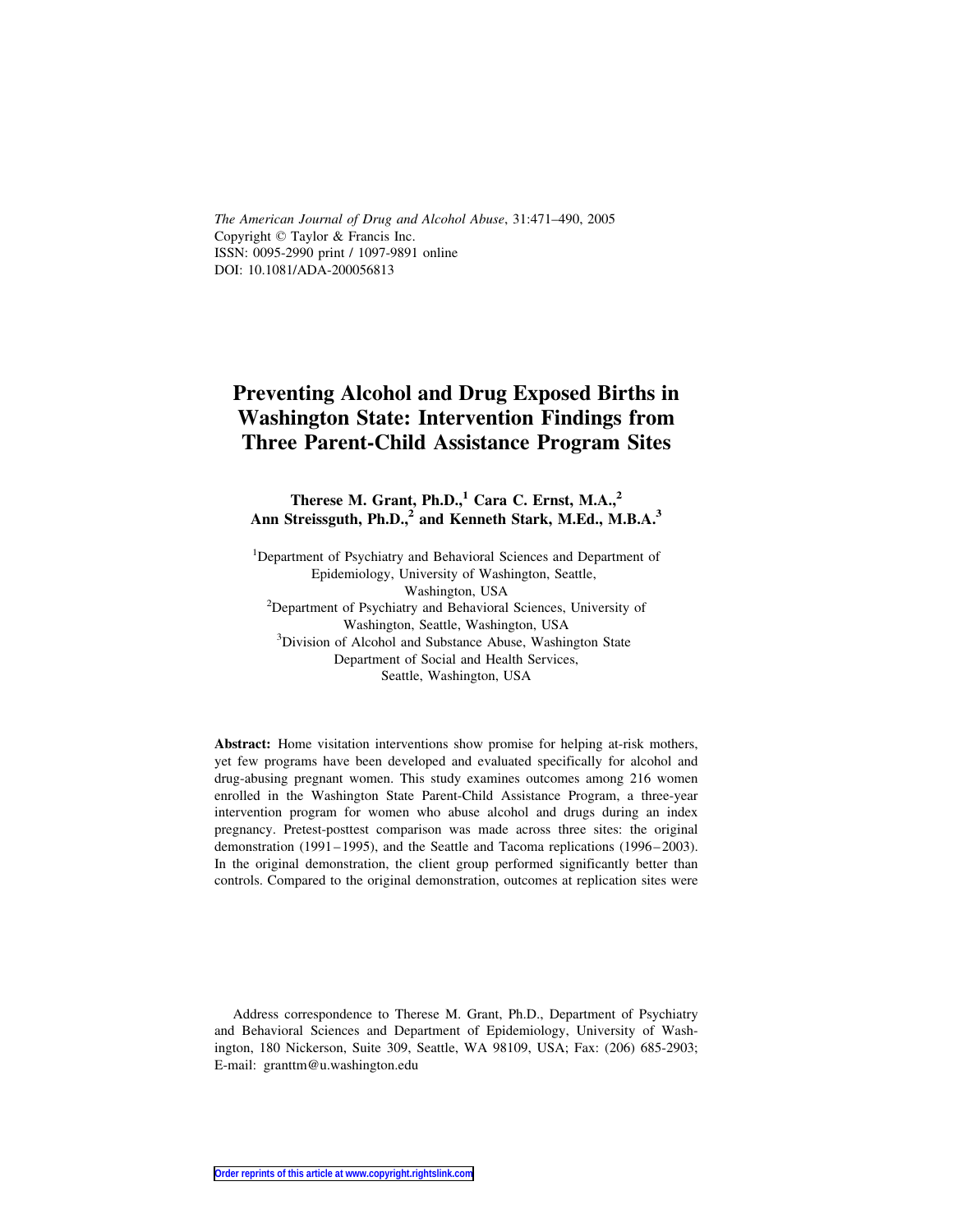maintained (for regular use of contraception and use of reliable method; and number of subsequent deliveries), or improved (for alcohol/drug treatment completed; alcohol/ drug abstinence; subsequent delivery unexposed to alcohol/drugs). Improved outcomes at replication sites are not attributable to enrolling lower-risk women. Public policies and programs initiated over the study period may have had a positive effect on outcomes. Study findings suggest that this community-based intervention model is effective over time and across venues.

Keywords: Prevention, intervention, prenatal substance abuse, home visitation, fetal alcohol syndrome

## INTRODUCTION

Maternal alcohol and drug abuse during pregnancy remains a serious public health concern (1–7). Prenatal exposure incurs physical and neurodevelopmental risk for the child  $(8-10)$  and a birth mother with an untreated substance abuse problem is likely to provide a compromised home environment and continue to have repeat exposed pregnancies  $(11-13)$ . Home visitation has emerged as a promising intervention for helping at-risk mothers improve parenting skills and become healthier and more selfsufficient, yet few programs have been developed and evaluated specifically for women who abuse alcohol and drugs during pregnancy (14–20).

The Parent–Child Assistance Program (PCAP, originally known as the Birth to 3 Project) is a three-year home visitation intervention that began in Seattle in 1991 as a federally-funded research demonstration with a primary aim of preventing subsequent alcohol and drug exposed births among mothers who abused alcohol and/or drugs during an index pregnancy. Research findings demonstrated the model's efficacy compared to controls, and in 1996 researchers obtained funding from the state of Washington and private philanthropy to replicate the intervention arm of the project at two sites, in Seattle (King County) and Tacoma (Pierce County), the two largest cities in Washington. The resources were targeted for direct intervention services in response to community need and for program evaluation; funding for comparison groups was not available. This article describes three-year intervention findings from the initial three PCAP sites: the original demonstration (1991–1995), the Seattle replication (1996–2003), and the Tacoma replication (1996–2003).

In 1999, two additional PCAP sites were funded through Washington State legislative appropriation. Sufficient data were not available from these sites to include in the present analysis. A dozen maternal intervention programs in the U.S. and Canada have been modeled on PCAP concepts (21).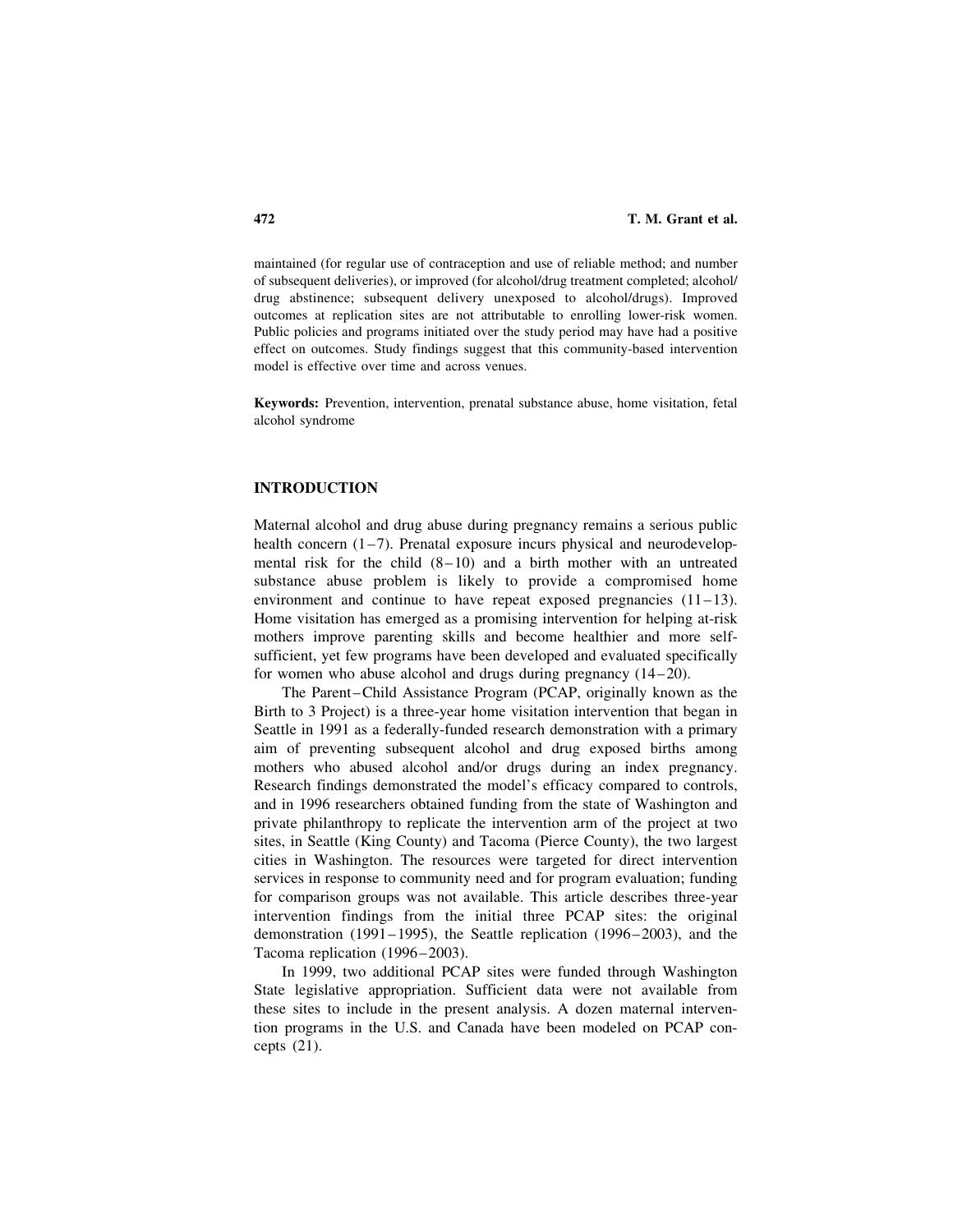## METHODS

#### Participants

The original demonstration (OD) sample was recruited from July 1991 through December 1992 and exited the program between July 1994 and December 1995. The Seattle replication (SR) and Tacoma replication (TR) samples were recruited from January 1996 through October 2000 and exited between January 1999 and October 2003. Eligibility criteria included: 1) pregnant or postpartum; 2) self-report of heavy alcohol or illicit drug use during pregnancy (defined as drinking  $>$  5 alcoholic drinks/occasion $>$ once/ month and/or use of any illicit substance  $\geq$  once/week during pregnancy); and 3) ineffective or nonengagement with community social services. OD participants were enrolled within one month postpartum; SR and TR participants were enrolled during pregnancy (38%) or through six months postpartum (53% within three months postpartum).

OD subjects were identified and recruited through two sources: hospital postpartum screening by study researchers at two urban hospitals using a onepage, confidential self-report instrument (22); and referral from community providers (e.g., social workers, public health nurses). Eligible, consenting hospital-screened women were systematically assigned to either the intervention or control condition (every third woman as a control). SR and TR subjects were recruited solely through community referral to PCAP. All participants received an intake interview. Subjects were followed through the three-year intervention and completed an exit interview.

Human Subjects approvals were obtained from participating hospitals and the University of Washington, and informed consent was obtained from all subjects.

#### Intervention

Theoretical background and details of the PCAP model have been described in detail elsewhere (17, 23–26). In brief, the primary aim of the intervention is to prevent future alcohol and drug exposed births among high-risk mothers who have already delivered at least one exposed child. To achieve this aim, PCAP case managers assist women in obtaining alcohol and drug treatment and staying in recovery, and link them with comprehensive community resources that will help them build healthy, independent lives. They work individually with approximately 15 families, help mothers identify personal goals and steps necessary to achieve them, and monitor progress. They facilitate integrated service delivery among providers, offer regular home visitation, transport clients and children to important appointments, and work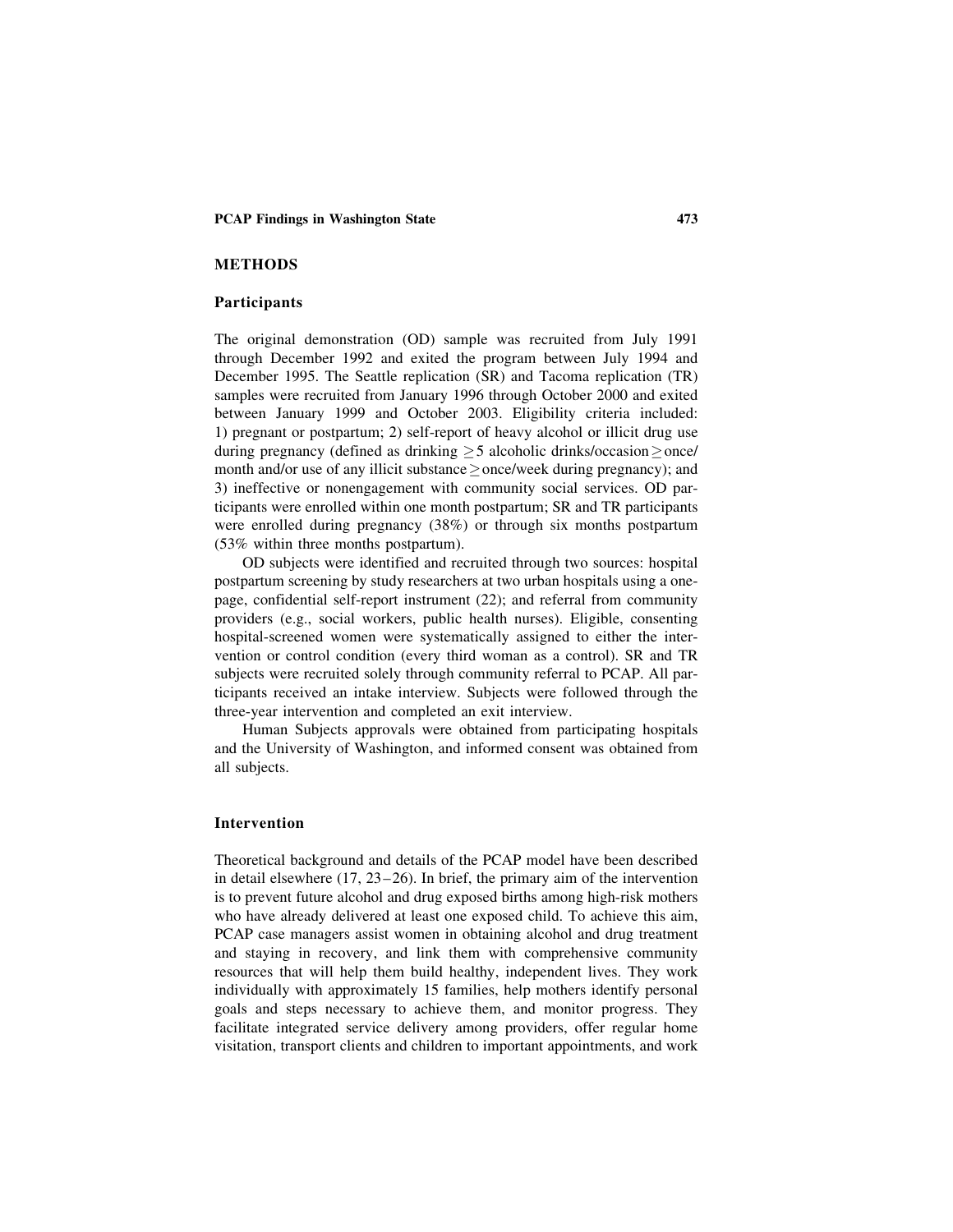actively within the context of the extended family. PCAP case managers are paraprofessionals not formally trained or credentialed in the helping professions (27). They share some life experiences with their clients but have overcome obstacles and achieved significant successes, enabling them to be credible role models with clients who have formerly had little reason to trust anyone. They receive initial and ongoing training and weekly individual supervision by a master's level professional (25).

## **Objectives**

In this study comparing three-year findings from the OD, SR, and TR, three questions are addressed:

- . Did baseline characteristics differ between subjects enrolled in the OD versus those enrolled at the later SR and TR sites?
- . Were OD outcomes maintained or improved at the SR and TR sites?
- . What factors explain differential outcomes at the replication sites?

# Intake Measure

OD subjects and the first 100 enrolled in the SR and TR (50 at each) were interviewed by a trained researcher using a 50-minute structured instrument used by the authors in previous studies (17, 28, 29). Subjects enrolled after 1996 (n=84) were interviewed using the 5th edition Addiction Severity Index (ASI) with supplemental questions. The semistructured ASI assesses problems in six domains: medical, employment, legal, family/social, psychiatric/emotional, alcohol/drug use (30–32). PCAP supplemental questions included items on pregnancy substance use, contraception, and service utilization.

# Exit Measure

At three-year exit, a researcher interviewed OD subjects using a structured instrument assessing areas measured in the intake interview. SR and TR subjects were interviewed at exit using the ASI 5th edition, with the PCAP supplemental questions including items on status of the index child and subsequent births.

PCAP data collection methods enhanced accuracy of self-report. Detailed instruction manuals and intensive training to establish inter-rater reliability insured standardized interview procedures. Exit interviews were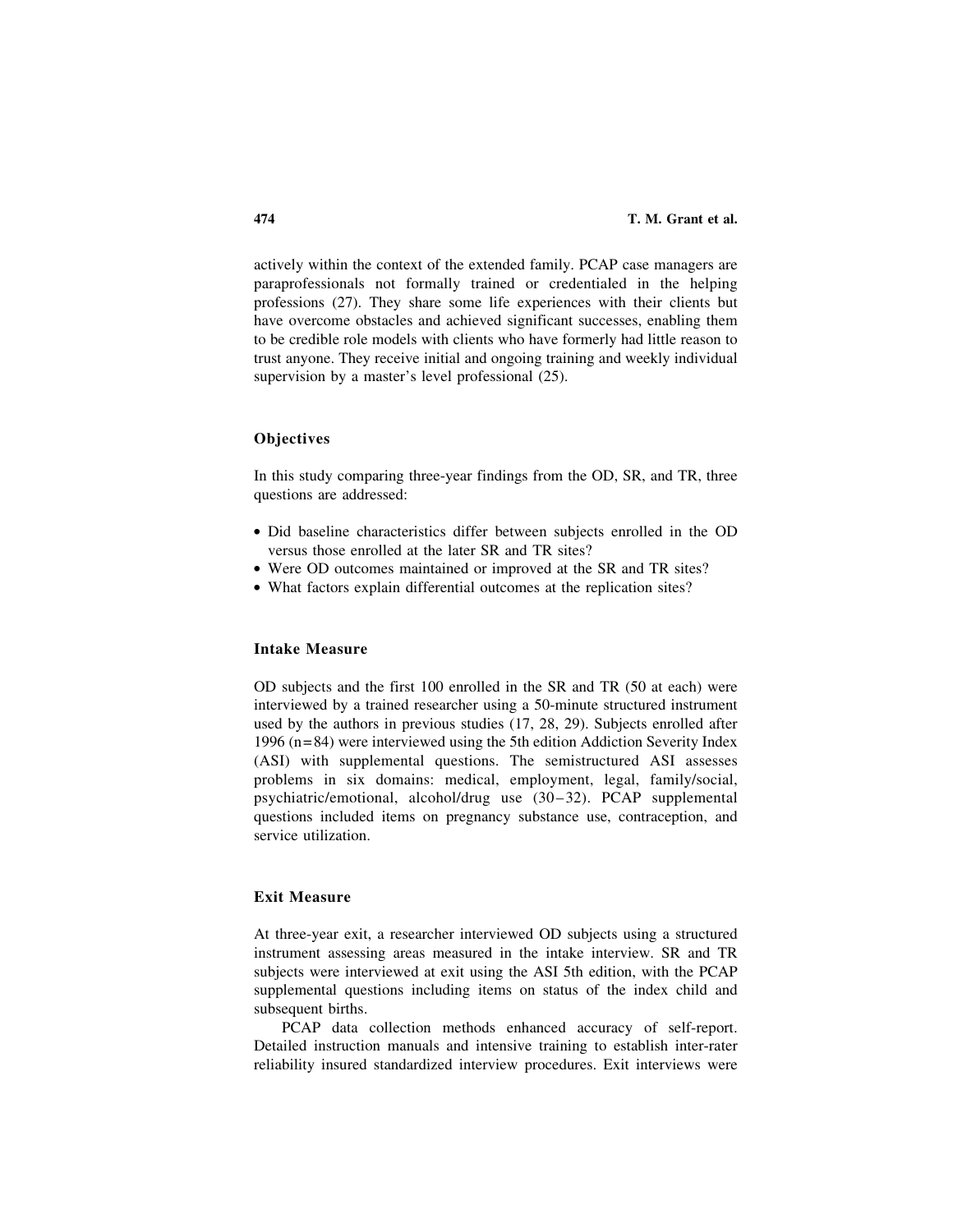conducted by independent research staff at a University of Washington facility. Interviewers took time, asked subjects to think carefully and thanked them for their openness and honesty. They used calendar prompts to improve subject recall, and reminded subjects of previous responses to assist with present responses. The study obtained a Certificate of Confidentiality from the U.S. Department of Health and Human Services to safeguard client data.

## Statistical Methods

This cohort study is a pretest–posttest comparison across three sites. Enrollment and exit characteristics between two groups (subjects retained versus those lost to follow-up) were compared by t-test or chi-square. Overall program efficacy was measured in the OD by creating a baseline (intake) summary variable (18 items) and an endpoint (three-year) summary variable (23 items) (17). Items reflected five domains expected to be most affected by the intervention (see Table 2) and were scored on a five-point scale from most negative  $(-2)$  to most positive  $(+2)$ . Item scores were summed to compute individual domain scores and the total summary score. Cronbach's alpha computed from the five component domain scores was .91 for the baseline score and .82 for the endpoint score, suggesting good item-to-scale reliability (33). In this analysis, we constructed SR and TR baseline and endpoint summary variables in the same manner. We compared the endpoint summary variables across the three sites, using three-group analysis of covariance adjusting for the baseline variable to test for differences. Also, to reflect our primary interest in alterations in actual behavior, we present descriptive statistics comparing clinically relevant outcomes across the three sites. Data were analyzed using S-Plus and SPSS.

#### RESULTS

Full findings from the OD are reported in Ernst et al. (17). In brief, of 2,244 postpartum women who completed the screening questionnaire, 131 met eligibility criteria: 28 were not asked to participate because of living out of area, twin birth, or neonatal death, 65 were enrolled as clients in the intervention, 31 were enrolled as controls, and 7 refused enrollment. Among the 65 clients, 5 (8%) were lost to follow-up. Sixty completed the three-year exit interview and are included in the main analysis for this report.

At the combined replication sites (SR and TR), a total of 683 women were referred to PCAP during the study period. Three hundred twenty (47%) were ineligible and referred to more appropriate programs; 13 (2%) had fetal alcohol spectrum disorders (FASD) and were enrolled in a separate pilot study;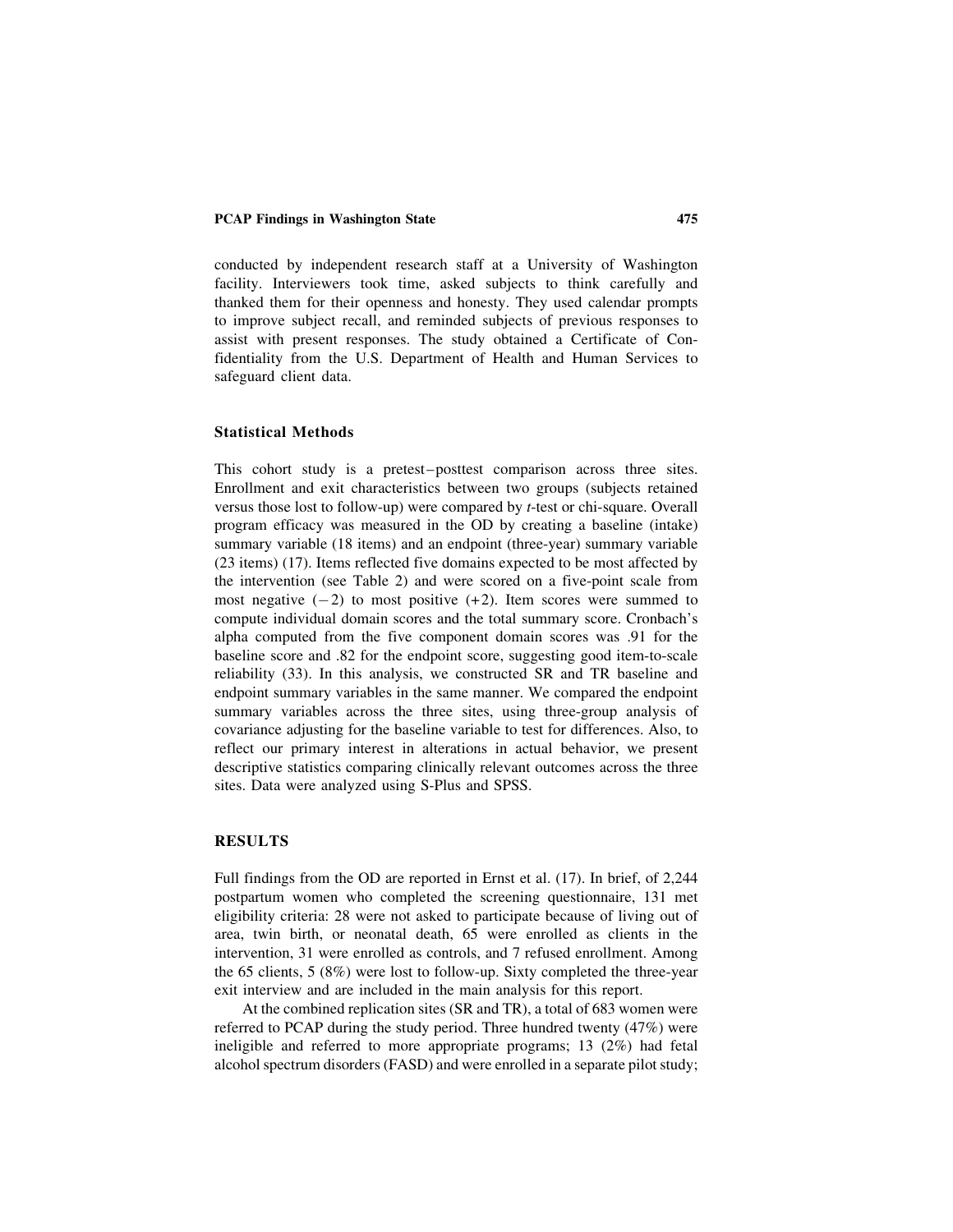349 (51%) met eligibility criteria. Among the eligible, 105 (30%) avoided contact after being referred or refused the intervention, 14 (4%) enrolled but declined services within a few months and did not receive the intended intervention, and 1 woman died during the program of assault injuries. Among the 229 who enrolled and participated in the intervention, 45 (13%) are excluded from this analysis because of lack of a valid interview or exit interview conducted more than 6 months after program completion. Among the remaining 184, 28 (15%) were lost to follow-up at 3 years (14 at each site); the 156 retained are included in the main analysis ( $n=76$  at SR;  $n=80$  at TR).

We compared baseline characteristics of subjects lost to follow-up with those retained. In the OD, the 5 lost to follow-up (8%) were approximately 3 years younger, with a year less education (17). At the combined SR and TR sites, subjects lost to follow-up were younger (27.1 vs. 28.6 years), with 3 or more children (75% vs. 60%), and at least one child removed from their custody (75% vs. 62%). Fewer were binge alcohol drinkers during the index pregnancy  $(25\% \text{ vs. } 50\%, \text{ p} < .01)$ , and a higher proportion were methamphetamine users  $(43\% \text{ vs. } 24\%, \text{ p} < .05)$ .

## Baseline Characteristics

Among subjects enrolled at all three sites, most had been physically or sexually abused as children, had parents who abused alcohol/drugs, had been incarcerated as adults, and were currently receiving welfare; approximately half were not living in stable housing; on average, there were 2 prior children, most not in the mother's care (Table 1). More subjects in the replication samples were married compared to the OD (SR/TR=15% vs. OD=3%, p<.002) and had been victims of domestic violence (SR/TR=41% vs. OD=18%, p<.001). In Tacoma, a higher proportion were White, reflecting population demographics. Approximately half the subjects at the SR and TR had a diagnosed mental health disorder (not assessed in the OD).

All OD participants, and 81% of those in the combined replications, were polysubstance abusers (binge alcohol and cocaine was the most common combination). Substances used during the index pregnancy were strikingly different in Tacoma compared to the OD and SR (both conducted in Seattle). The TR had 11-fold greater use of methamphetamine, and more alcohol and binge alcohol use, but only half the rate of heroin use during the index pregnancy.

## Summary Scores

Compared to the OD, baseline summary scores at the SR and TR were higher (means:  $OD = -20.7$ ;  $SR = -10.5$ ;  $TR = -11.5$ ), as were scores on all five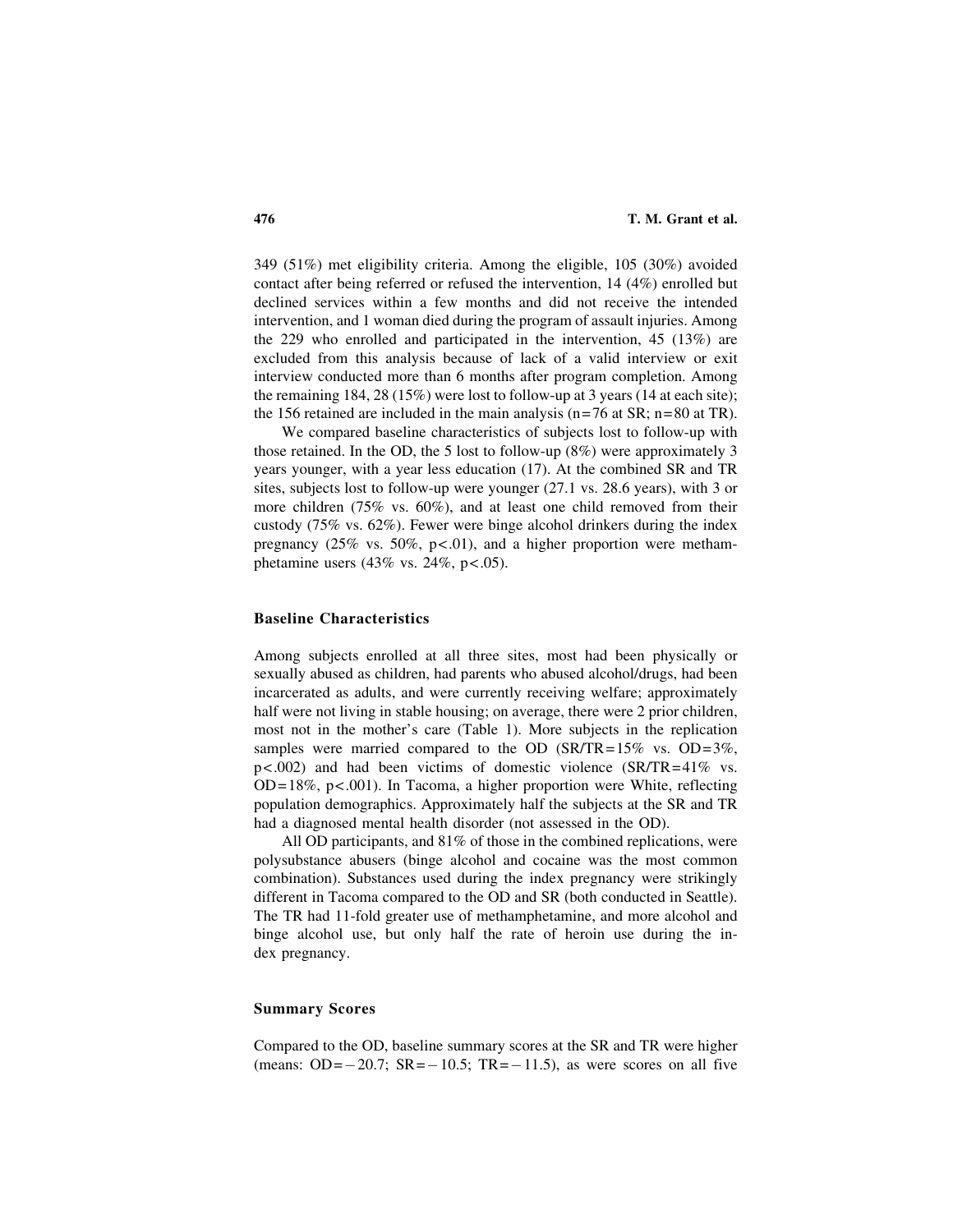| replications (1996-2003)    |                                                   |                                                  |                                                    |                                                   |
|-----------------------------|---------------------------------------------------|--------------------------------------------------|----------------------------------------------------|---------------------------------------------------|
|                             | $(n=60)$ mean or $n(%)$<br>Original demonstration | ( $n=76$ ) mean or $n(%)$<br>Seattle replication | ( $n = 80$ ) mean or $n$ (%)<br>Tacoma replication | $(n=156)$ mean or $n(%)$<br>Replications combined |
| Age (mean yrs)              | 27.6                                              | 28.7                                             | 28.4                                               | 28.6<br>10.8                                      |
| Education (mean yrs)        | 1.5                                               | 10.7                                             | 10.8                                               |                                                   |
| High school diploma/GED     | 31/60 (52)                                        | 32/75 (43)                                       | 88/80 (48)                                         | 70/155 (45)                                       |
| Race                        |                                                   |                                                  |                                                    |                                                   |
| White                       | 18/60 (30)                                        | 29/76 (38)                                       | 45/80 (56)                                         | 74/156 (47)                                       |
| African American            | 27/60 (45)                                        | 32/76 (42)                                       | 25/80 (31)                                         |                                                   |
| Native American             | 10/60 (17)                                        | $\frac{7}{76}$ (9)<br>8/76 (11)                  | $7/80(9)$<br>$3/80(4)$                             | 57/156 (37)<br>14/156 (9)                         |
| sian)<br>Other (Hispanic, A |                                                   |                                                  |                                                    | (7) 951/11                                        |
| Married                     | $\frac{5}{60}$ (8)<br>$\frac{2}{60}$ (3)<br>2.1   | $12/76(16)$<br>2.1                               | (1/80)(14)                                         | $23/156$ (15)<br>$2.2$                            |
| Number prior children       |                                                   |                                                  | 2.3                                                |                                                   |
| None                        | 10/60 (17)                                        | 15/76 (20)                                       | 13/80 (16)                                         | $\frac{28/156}{0.7}$ (18)                         |
| Living with mother (mean)   | $^{0.8}$                                          | $\ddot{5}$                                       | $\frac{8}{2}$                                      |                                                   |
| Primary income source       |                                                   |                                                  |                                                    |                                                   |
| Public assistance           | 50/60 (83)                                        | 60/76 (79)                                       | 50/80 (63)                                         | (10/156(71)                                       |
| Employment                  | 0/60 (0)                                          | 2/76 (3)                                         | 4/80 (5)                                           | 6/156 (4)                                         |
|                             |                                                   |                                                  |                                                    |                                                   |

Table 1. Baseline demographics and characteristics of participants in the original demonstration (1991-1995) and the Seattle and Tacoma PCAP Table 1. Baseline demographics and characteristics of participants in the original demonstration (1991–1995) and the Seattle and Tacoma PCAP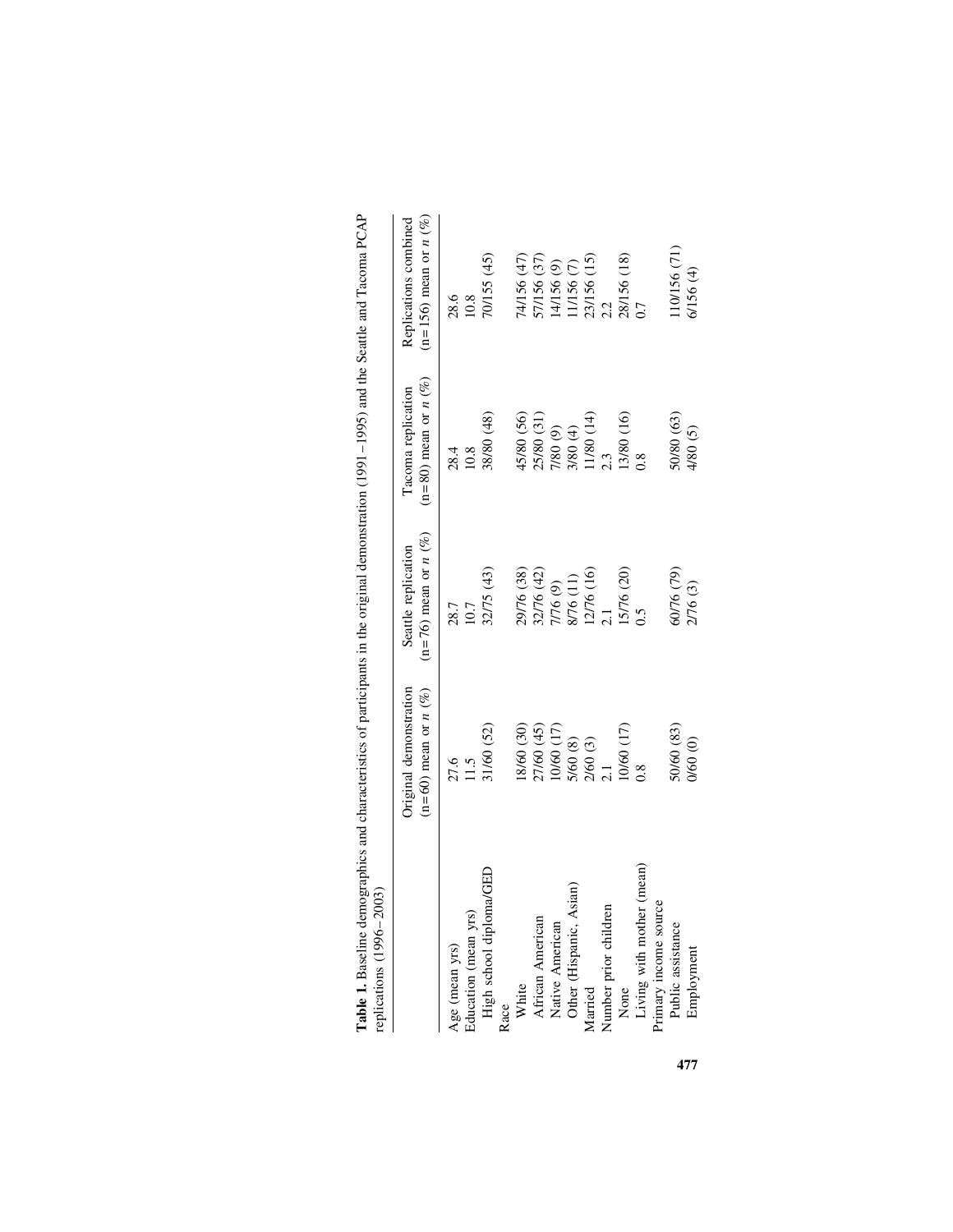| Childhood risk indicators<br>Stable housing | 28/60 (47)                                             | 34/76 (45) | 42/80 (53) | 76/156 (49)       |
|---------------------------------------------|--------------------------------------------------------|------------|------------|-------------------|
| Parent(s) abused alcohol/drugs              | 40/53 (75)                                             | 56/67 (84) | 51/71 (86) | 17/138 (85)       |
| Physical/sexual abuse                       | 40/62 (65)                                             | 61/76 (80) | 59/79 (75) | $(20/155)$ $(77)$ |
| Adult risk indicators                       |                                                        |            |            |                   |
| current<br>Domestic violence,               | (81) 4201                                              | 29/54 (54) | 22/70 (31) | 1/124 (41)        |
| partner $^a$                                |                                                        |            |            |                   |
| Mental health disorder <sup>b</sup>         |                                                        | 37/68 (54) | 38/75 (51) | 75/143 (52)       |
| Ever incarcerated                           | 47/59 (80)                                             | 62/75 (83) | 56/79 (84) | 128/154(83)       |
| index pregnancy<br>Substance use during     |                                                        |            |            |                   |
| <b>Alcohol</b>                              | 17/60 (78)                                             | 48/76 (63) | 52/80 (78) | 10/156 (71)       |
| Binge alcohol                               | 23/60 (38)                                             | 33/76 (43) | 15/80 (56) | 78/156 (50)       |
| Heroin                                      | 13/60 (22)                                             | 18/76 (24) | 10/80 (13) | 28/156 (18)       |
| Cocaine                                     | 53/60 (88)                                             | 62/76 (82) | 46/80 (58) | (69) 951/801      |
| Marijuana                                   | 28/60 (47)                                             | 38/76 (50) | (19) 080   | 87/156 (56)       |
| Methamphetamine                             | 00 09/0                                                | 3/76 (4)   | 35/80 (44) | 88/156 (24)       |
| <b>Cigarettes</b>                           | 56/60 (93)                                             | 58/76 (89) | 70/80 (88) | (88) 95178        |
| <sup>a</sup> Ascertained from               | the Difficult Life Circumstances Scale from Ref. (53). |            |            |                   |

<sup>b</sup>Information on mental health diagnosis was not collected for the original demonstration. Diagnoses for the replication samples include: mood disorders 38%; anxiety disorders 20%; personality disorders 3%; others  $\leq 1$ bInformation on mental health diagnosis was not collected for the original demonstration. Diagnoses for the replication samples include: mood  $\leq$  1% each. disorders 38%; anxiety disorders 20%; personality disorders 3%; others

478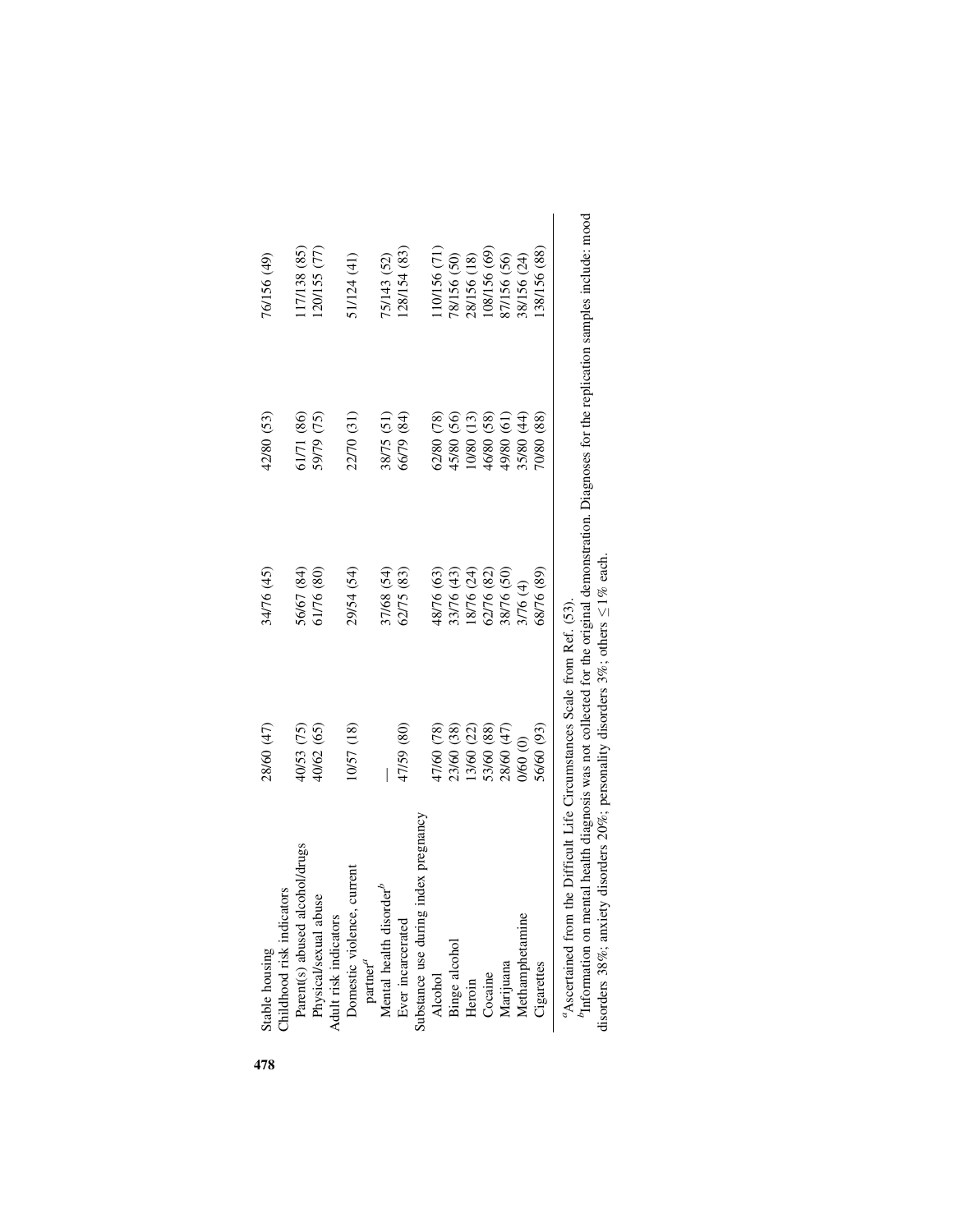|                                                   | Original demonstration<br>$(n=60)$ mean $(SD)$ | $(n=76)$ mean $(SD)$<br>Seattle replication | Tacoma replication<br>$(n=80)$ mean $(SD)$ | Replications combined<br>$(n=156)$ mean $(SD)$ |
|---------------------------------------------------|------------------------------------------------|---------------------------------------------|--------------------------------------------|------------------------------------------------|
| Baseline score                                    | $-20.7(6.1)$                                   | $-10.5(7.5)$                                | $-11.5(7.8)$                               | $-11.0(7.6)$                                   |
| Alcohol/drug treatment<br>Baseline domain scores: | $-2.5(3.7)$                                    | 1.7(3.9)                                    | 0.7(4.0)                                   | 1.2(4.0)                                       |
| Abstinence                                        | $-5.7(1.0)$                                    | $-5.4(1.4)$                                 | $-5.5(1.4)$                                | $-5.4(1.4)$                                    |
| Family planning                                   | $-5.0(1.9)$                                    | $-3.7(2.6)$                                 | $-3.6(2.7)$                                | $-3.7(2.6)$                                    |
| Index child                                       | $-2.2(2.5)$                                    | $-0.8(2.6)$                                 | $-0.6(2.5)$                                | $-0.7(2.5)$                                    |
| Connection with services                          | $-5.4(3.3)$                                    | $-2.3(3.2)$                                 | $-2.5(3.3)$                                | $-2.4(3.3)$                                    |
| <b>Endpoint Score</b>                             | (7.0 (13.2)                                    | 27.2 (11.3)                                 | 24.9 (13.9)                                | 26.0 (12.8)                                    |

| $\ddot{\phantom{a}}$<br>Ì<br>i                                                                                                                                                                                                 |               |
|--------------------------------------------------------------------------------------------------------------------------------------------------------------------------------------------------------------------------------|---------------|
| i<br>CCC<br>Í<br>l                                                                                                                                                                                                             |               |
|                                                                                                                                                                                                                                |               |
| the contractor of the contractor of the contractor of the contractor of the contractor of the contractor of the contractor of the contractor of the contractor of the contractor of the contractor of the contractor of the co |               |
|                                                                                                                                                                                                                                |               |
| <b>CONCOC STORECT INTO</b>                                                                                                                                                                                                     |               |
|                                                                                                                                                                                                                                |               |
| こくじょう ちょう                                                                                                                                                                                                                      |               |
| <b>ACCO INTERFERENCE HERE</b>                                                                                                                                                                                                  |               |
| j<br>م<br>م                                                                                                                                                                                                                    | $\frac{1}{2}$ |
| J<br>I                                                                                                                                                                                                                         | i             |
| Tahle 2                                                                                                                                                                                                                        | j<br>l        |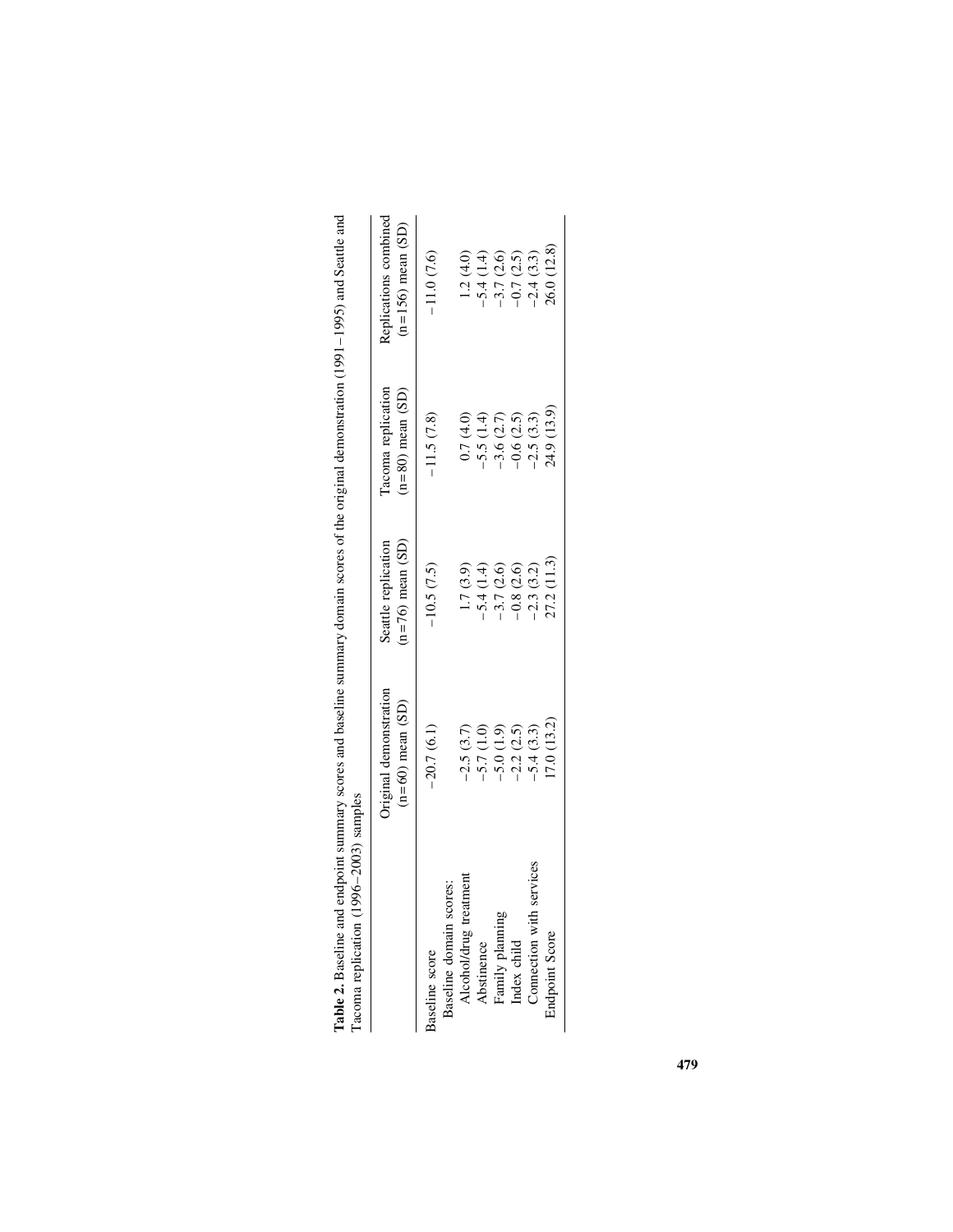| <b>Table 3.</b> Exit outcomes at three sites: Original demonstration (1991–1992) and the Seattle and Tacoma replication sites (1996–2003) |                                          |                                       |                                      |                                          |
|-------------------------------------------------------------------------------------------------------------------------------------------|------------------------------------------|---------------------------------------|--------------------------------------|------------------------------------------|
|                                                                                                                                           | Original demonstration<br>$(n=60) n (%)$ | Seattle replication<br>$(n=76) n (%)$ | Tacoma replication<br>$(n=80) n (%)$ | Replications combined<br>$(n=156) n$ (%) |
| Alcohol/drug treatment                                                                                                                    |                                          |                                       |                                      |                                          |
| Inpatient or outpatient                                                                                                                   | 31/60 (52)                               | 58/76 (76)                            | 58/80 (73)                           | 16/156(74)                               |
| Inpatient                                                                                                                                 | 28/60 (47)                               | 41/76 (54)                            | (19) 08/67                           | 90/156 (58)                              |
| Outpatient                                                                                                                                | 21/60 (35)                               | 45/76 (59)                            | 34/80 (43)                           | 79/156 (51)                              |
| Other (e.g., AA, counseling)                                                                                                              | 27/60 (45)                               | 55/76 (72)                            | 39/80 (49)                           | 94/156 (60)                              |
| Abstinence from alcohol/drugs                                                                                                             |                                          |                                       |                                      |                                          |
| exit<br>$\geq$ 6 mo at program                                                                                                            | [7/60 (28)                               | 33/76 (43)                            | 31/80 (39)                           | 64/156 (41)                              |
| exit<br>$\geq$ 1 year at program                                                                                                          | (17) 19/01                               | 26/76 (34)                            | 26/80 (33)                           | 52/156 (33)                              |
| Abstinence $\geq$ 1 yr during program                                                                                                     | 22/60 (37)                               | 45/76 (59)                            | 37/80 (46)                           | 82/156 (53)                              |
| Family planning and subsequent birth                                                                                                      |                                          |                                       |                                      |                                          |
| Regular contraceptive use                                                                                                                 | 44/60 (73)                               | 56/76 (74)                            | 57/80 (71)                           | 13/156 (72)                              |
| Reliable method <sup>a</sup>                                                                                                              | 26/60 (43)                               | 37/76 (49)                            | 42/80 (53)                           | 79/156 (51)                              |
| Subsequent pregnancy                                                                                                                      | 31/60 (52)                               | 38/76 (50)                            | 30/80 (38)                           | 68/156 (44)                              |
| Subsequent birth during program                                                                                                           | 17/60 (28)                               | 22/76 (29)                            | 20/80 (25)                           | 42/156 (27)                              |
| Unexposed to alcohol/drugs                                                                                                                | 3/17 (18)                                | 7/22 (32)                             | 8/20 (40)                            | 15/42 (36)                               |

 $(1006, 2001)$ Table 3. Exit outcomes at three sites: Original demonstration (1991–1995) and the Seattle and Tacoma replication sites (1996–2003) ÷, ÷  $\mathsf{F}_q$ ů  $1005$  $1001$  $\frac{4}{1}$ J. Ċ Ê  $F_{\mathbf{v},i}$  $\ddot{\phantom{0}}$ É  $\mathbb{F}_3$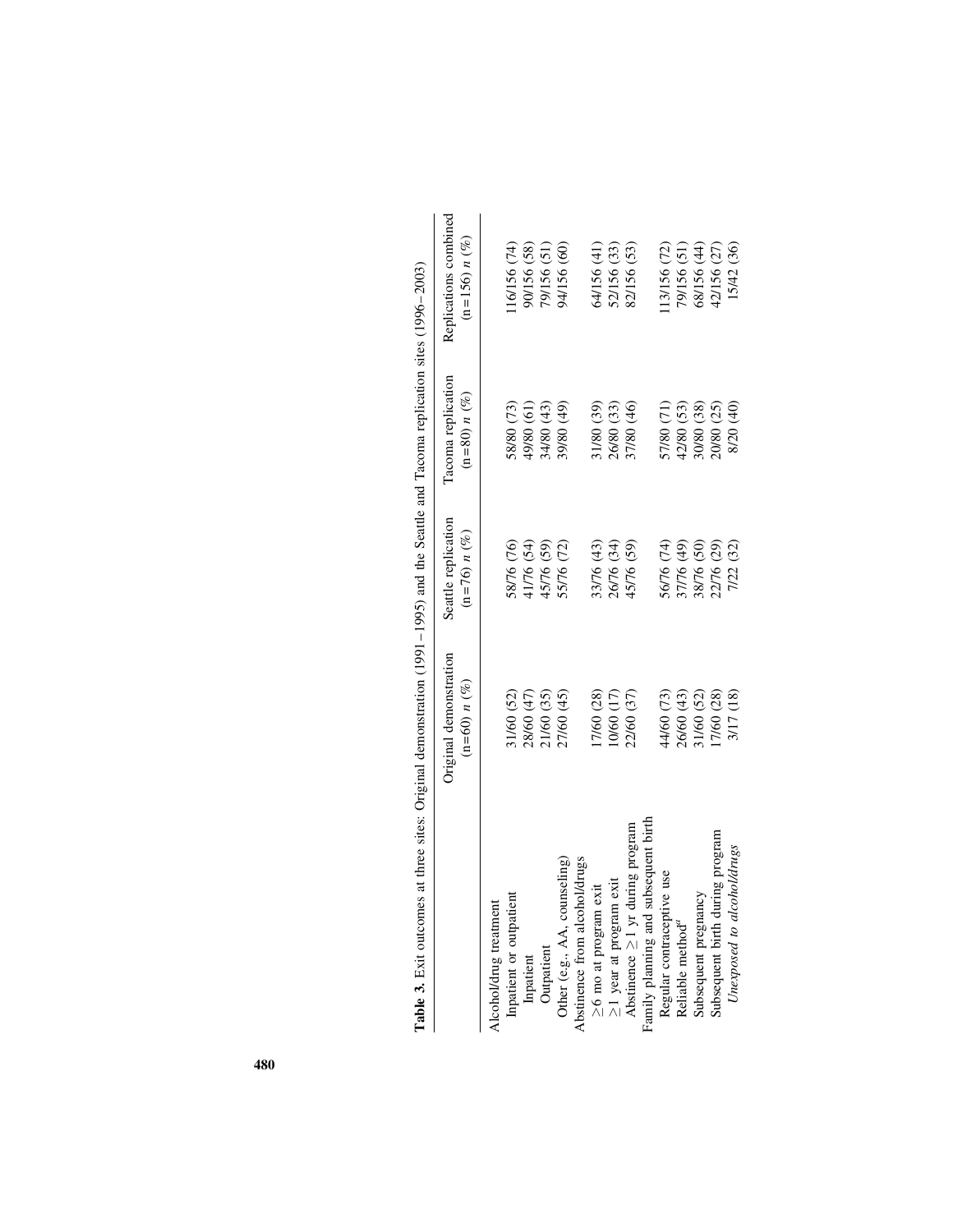| Primary income source                                                                   |            |            |            |              |
|-----------------------------------------------------------------------------------------|------------|------------|------------|--------------|
| Public assistance                                                                       | 30/60 (50) | 20/76 (26) | 21/80 (26) | 41/156 (26)  |
| Employment                                                                              | 7/60 (12)  | 22/76 (29) | 23/80 (29) | 45/156 (29)  |
| Index child                                                                             |            |            |            |              |
| Custody at 3 years                                                                      |            |            |            |              |
| Biological mother                                                                       | 28/54 (52) | 43/76 (57) | 45/79 (57) | 88/155 (57)  |
| Other family                                                                            | (0/54(19)) | 10/76 (13) | 16/79 (20) | 26/155 (17)  |
| Adopted                                                                                 | 2/54 (4)   | (13)       | (14) 6/11  | 21/155 (14)  |
| State foster care                                                                       | 14/54 (26) | 13/76 (17) | 7/79 (9)   | 20/155 (13)  |
| $\text{care}^b$<br>Regular well-child                                                   | 35/38 (92) | 51/53 (96) | 58/61 (95) | 09/114 (96)  |
| Connection with services                                                                |            |            |            |              |
| Regular family healthcare                                                               | 37/60 (62) | 57/76 (88) | 59/80 (74) | 26/156 (81)  |
| Mental health <sup>c</sup>                                                              | 7/10 (70)  | 29/37 (78) | 34/43 (79) | 63/80 (79)   |
| Completed education/training                                                            | 13/60 (22) | 28/76 (37) | 27/80 (34) | 55/156 (35)  |
| program                                                                                 |            |            |            |              |
| Completed parenting class                                                               | 22/60 (37) | 54/76 (71) | 50/80 (63) | (04/156 (67) |
| Permanent, stable housing                                                               | 36/60 (60) | 51/76 (80) | 53/80 (66) | 14/156 (73)  |
| "Includes tubal ligation, consistent Depo Provera injections, IUD, and Norplant implant |            |            |            |              |

<sup>b</sup>Among those in custody of biological mother or a family member at extication g clients who expressed a need for the service. bAmong those in custody of biological mother or a family member at exit.

cAmong clients who expressed a need for the service.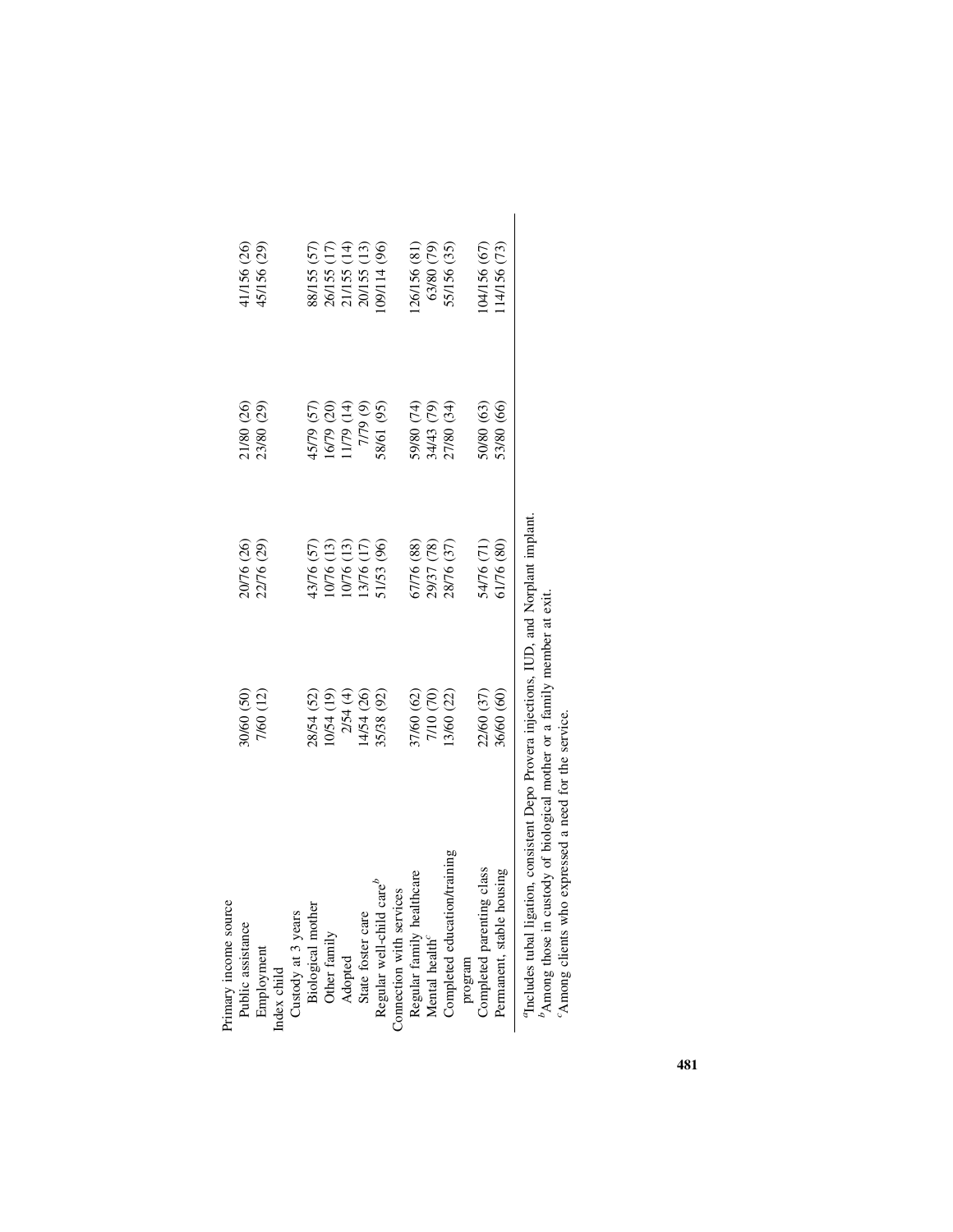baselines (Table 2). Higher scores in two domains (''alcohol/drug treatment'' and ''connection with services'' prior to program intake) accounted for 70% of the difference between OD and replication site baseline summary scores, reflecting increased availability of community services during more recent years.

In the OD, hospital-recruited clients scored significantly higher than controls on the endpoint summary score, adjusting for baseline summary score  $(p<.02)$ . Three-group analysis of covariance (hospital-recruited clients, community referred clients, and controls) was also significant  $(p<.05)$  (17). Comparing data across the OD, SR, and TR, slopes for the regression of endpoint summary score on baseline score were similar across the groups. Each of the replication samples performed significantly better than the OD (p<.02), adjusting for baseline.

#### Three-Year Outcomes

Treatment and Abstinence

Compared to the OD, at exit from the intervention, a higher proportion of subjects in both replication samples completed inpatient (OD=45%;  $SR = 54\%$ ; TR=61%), outpatient (OD=35%; SR=59%; TR=43%), and other forms of treatment (OD=45%;  $SR = 72\%$ ;  $TR = 49\%$ ) (Table 3). SR and TR subjects also accrued longer duration of abstinence from alcohol and drugs: for  $\geq$  6 months at exit (OD=28%; SR=43%;TR=39%); for  $\geq$  1 year at exit (OD=17%; SR=34%; TR=33%); for any period of abstinence  $>1$  year while in the program (OD=37%;  $SR = 59\%$ ;  $TR = 46\%$ ).

Family Planning and Subsequent Birth

Outcomes were sustained or improved at the SR and TR for regular use of a contraceptive at program exit (OD=73%;  $SR = 74\%$ ;  $TR = 71\%$ ), and use of a more reliable method (tubal ligation, IUD, Norplant, or consistent Depo Provera injections) (OD=43%;  $SR=49\%$ ;  $TR=53\%$ ). The rate of subsequent pregnancy during the three-year intervention was notably lower at the TR  $(OD=52\%; SR=50\%; TR=38\%), although the subsequent birth rate was$ similar (OD=28%; SR=29%; TR=25%), suggesting a higher rate of spontaneous or therapeutic abortions among Seattle subjects (OD and SR). Among those who had a subsequent birth during the intervention, the proportion unexposed to alcohol or drugs throughout the pregnancy doubled at the SR and TR compared to the OD (OD=18%;  $SR = 32\%$ ;  $TR = 40\%$ ). At all three sites, on program exit most subjects were no longer at present risk of having another alcohol or drug exposed pregnancy, either because they were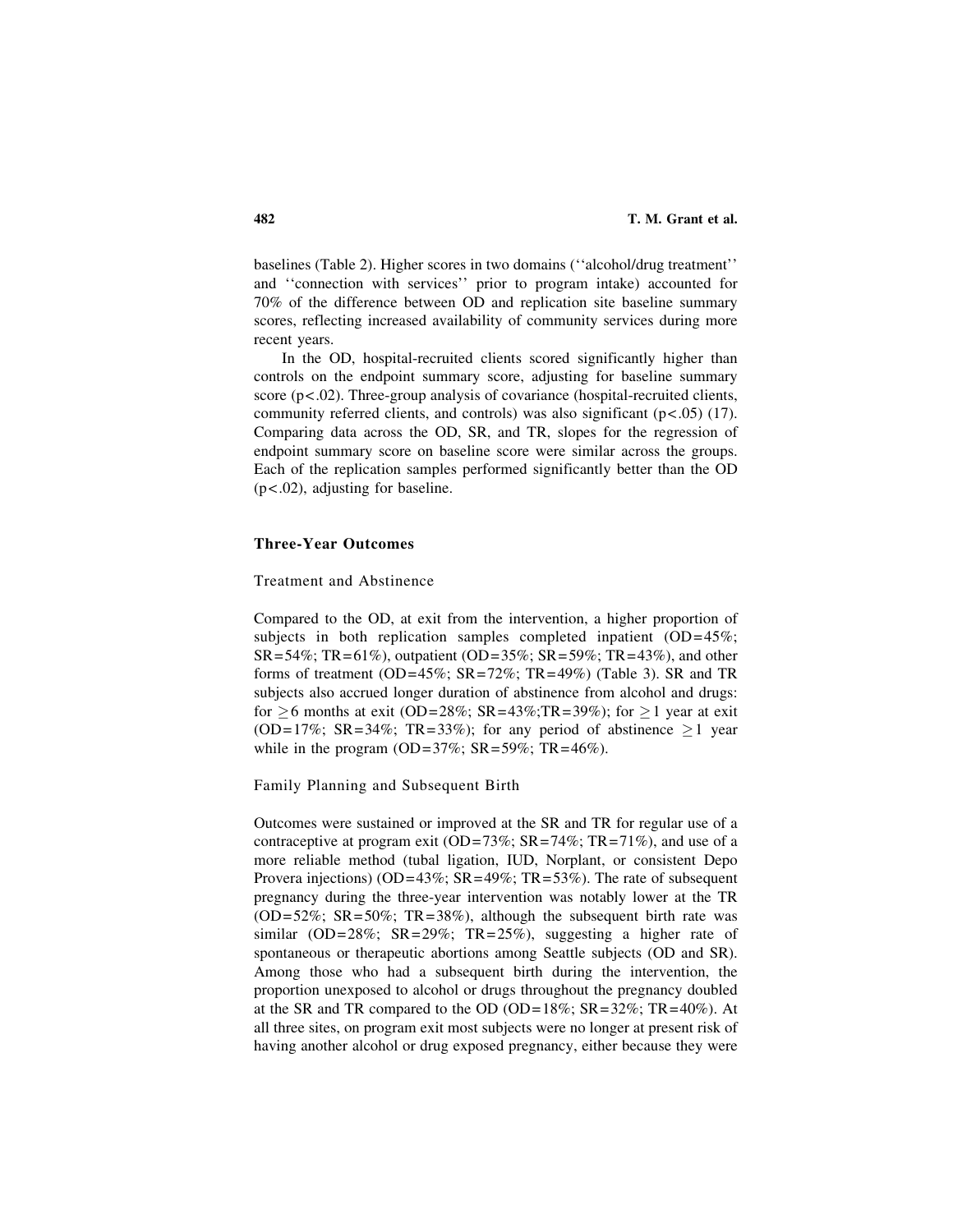using a reliable contraceptive method or had been abstinent from alcohol/ drugs for at least six months, or both (OD=60%;  $SR = 67\%$ ;  $TR = 74\%$ ).

#### Primary Income Source

In the OD, public assistance as the primary source of income dropped by 40% from program enrollment to exit (83% to 50%) compared to a 63% reduction at the combined replication sites (71% at enrollment to 26% at exit). In both replication sites, employment as primary source of income at program exit was nearly 2.5 times greater than in the OD (OD=12%;  $SR = 29\%$ ; TR=29%). Employment replaced public assistance as primary income source among 35 women (32%) at the replication sites.

## Index Child

The percentage of index children in custody of their mothers or other family members at program exit was similar across sites (OD=71%; SR=70%; TR=77%). Among those in custody of their families, over 90% at all three sites were receiving well-child care. Overall, fewer of those at the replication sites were in the state foster care system  $(OR=26\%; SR=17\%; TR=9\%).$ Over three times as many SR and TR children were adopted compared to the OD (SR=13%; TR=14%; OD=4%).

#### DISCUSSION

Future alcohol and drug exposed births can be prevented in one of two ways: by helping women avoid alcohol and drug use during pregnancy, or by helping them avoid becoming pregnant if they are using alcohol or drugs. This study demonstrates that PCAP community-based intervention has been effective in achieving these ends over time and across venues. Compared to the original demonstration, outcomes at the replication sites were either improved (alcohol/drug treatment completed; abstinence from alcohol/drugs; subsequent delivery unexposed to alcohol or drugs) or maintained (regular use of contraception and use of a reliable method; number of subsequent deliveries during the program). Other findings included increased maternal employment, more permanent child custody placements, and increased connection with services. These are clinically relevant outcomes that help mothers build healthy and productive lives, improve the quality of the home environment for the children, and reduce the burden on community social and economic systems.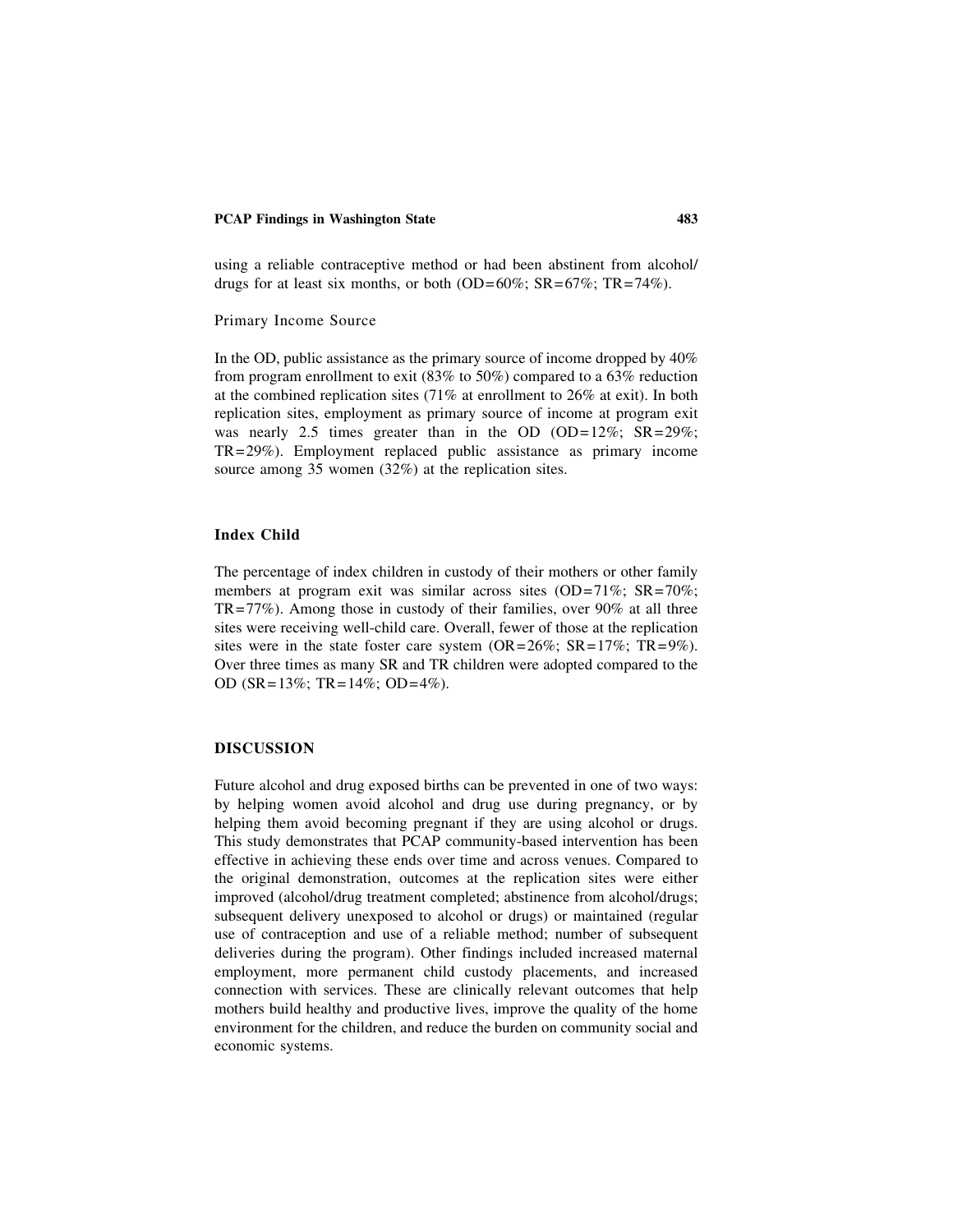A number of factors account for our findings. PCAP maintained strong administrative and quality control protocols. Community recognition grew as PCAP staff participated in service delivery networks and assured that clients followed through with recommendations. Some study posttest change could be attributed to the process of maturation as case managers continued to receive training and became more experienced.

Over the study period (1991–2003) a number of public policies and programs aimed at the population served by PCAP were initiated in Washington State. Study outcomes were subject to multiple influences because of increased services made available. For example, Washington's ''WorkFirst'' welfare-to-work program was initiated in 1997. Between 1997 and June 2004 the number of families receiving any welfare income in Washington dropped by 41% (personal communication: Debra Came, Washington State Office of Financial Management, July 16, 2004, Debra.Came@OFM.wa.gov). We observed a similar 42% reduction among PCAP participants between 1996 and 2003 (76% received any welfare income at enrollment vs. 44% at program exit, data not shown on table), although PCAP women were at higher risk for unemployment than the general welfare population because all were substance abusers and fewer were white (47% vs. 63%).

The Washington State Division of Alcohol and Substance Abuse (DASA) nearly tripled the number of gender-specific inpatient residential treatment beds for pregnant and postpartum women from 55 to 149 between 1991 and 2003. The availability of these specialized treatment facilities undoubtedly had a positive impact on PCAP's treatment and abstinence outcomes.

Washington State DSHS initiated First Steps in 1989 to help low-income pregnant women obtain health and social services including family planning. In 1993 coverage was extended statewide and to one year postpartum; in 2001 no-cost family planning services became available to individuals with incomes up to 200% of the federal poverty level. State data indicate that from 1994 to 2000 the birth rate among welfare recipients dropped by 29% (34). Further, from 1991 to 2000, the percent of women identified as substance abusers who gave birth and had a subsequent birth within two years, dropped from 18.7% to 16.5% (personal communication: Laurie Cawthon, M.D., May 11, 2004, cawthml@dshs.wa.gov). The PCAP two-year subsequent birth rate has remained consistently lower than the state rate: 13% at the OD (1991– 1996); and 13% at the combined SR and TR (1996–2003) (data not shown on table).

The Washington Permanency Framework was a five-year plan begun in 1998 to improve the lives of children in the foster care system by increasing rates of permanent placements in a timely manner; parental substance abuse is cited as a common reason for children entering the system. State data indicate nearly twice as many children were adopted in 2003 as in 1995 (35).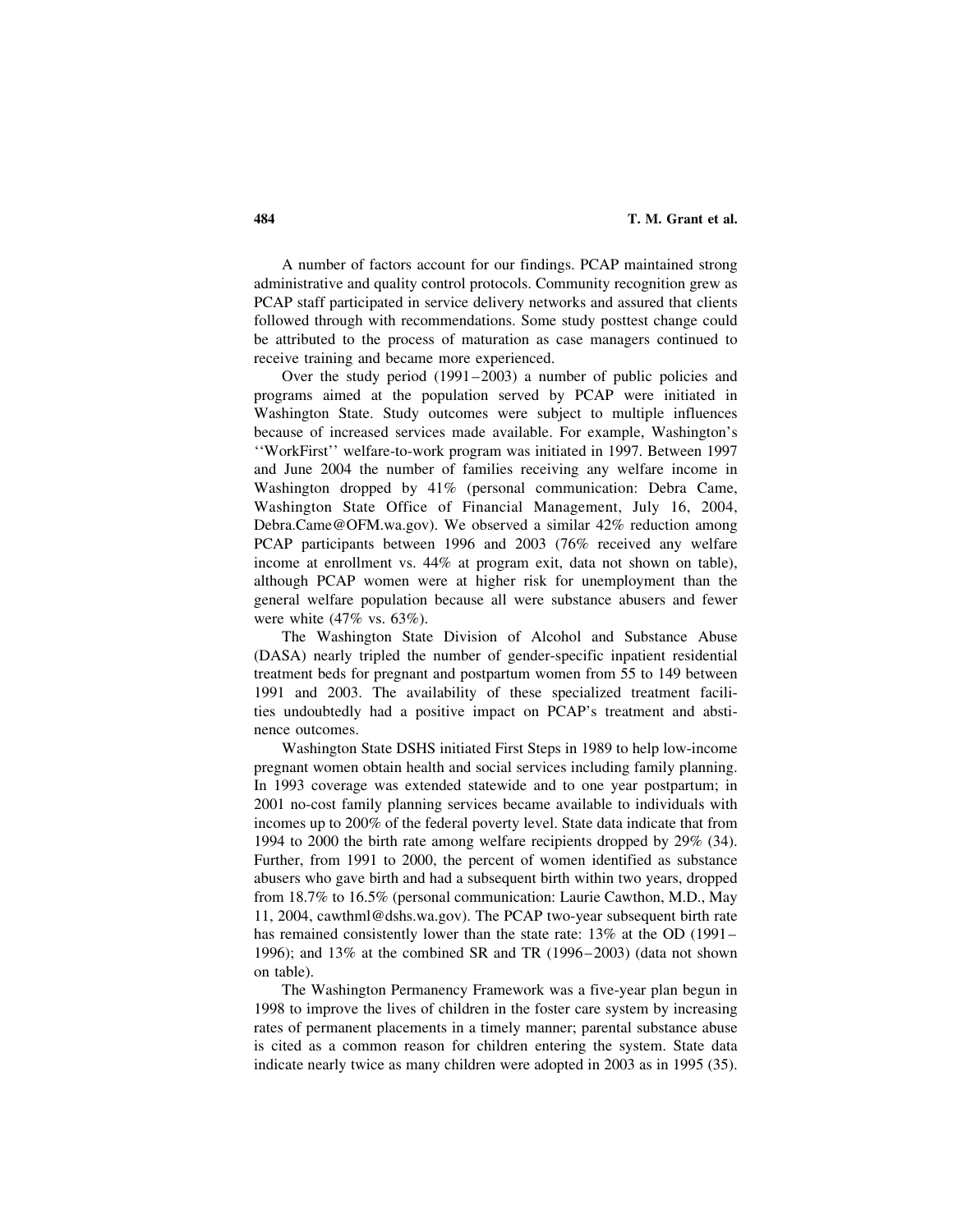PCAP child placement outcomes improved during the period corresponding with implementation of the Framework: children not with family were three times more likely to be adopted at program exit, and only half as likely to be in the state foster care system.

Improved findings observed at the replication sites do not appear to be attributable to enrollment of less afflicted women, as the groups did not systematically differ from the OD on background characteristics.

At the replication sites, 78 women drank alcohol in a binge pattern  $(55$ drinks per occasion) during the index pregnancy. Alcohol is a known teratogen (36, 37) whose neurobehavioral effects have been found to be more injurious than cocaine and other drugs abused prenatally (38–41). Prenatal alcohol exposure puts fetuses at risk for fetal alcohol syndrome (FAS), a permanent birth defect and a leading preventable cause of mental retardation and neurodevelopmental disorders in the United States (42, 43). The estimated average lifetime cost for an individual with FAS is \$1.5 million (44, 45).

We found that 51 of the 78 PCAP heavy drinkers (65%) were no longer at present risk of having an alcohol exposed pregnancy at PCAP program exit: 24 (31%) were using a reliable contraceptive method (tubal ligation, IUD, or consistent Depo Provera injections); 18 (23%) had been abstinent from alcohol (and drugs) for at least six months; and 9 (12%) were both using a reliable contraceptive and were abstinent. Without PCAP intervention, we assume about 30% (or 23) of these 78 drinking mothers would have delivered another highly exposed child. Instead, the number was reduced by 65%, preventing approximately 15 exposed births. The incidence of FAS is estimated at 4.7% to 21% among heavy drinkers (46–48), therefore, we estimate that PCAP prevented at least one and up to three new cases of FAS. The cost of the PCAP program is approximately \$14,760 per client for the three-year program including intervention, administration and evaluation. If PCAP prevented the occurrence of just one new case of FAS, the estimated lifetime cost savings is equivalent to the cost of the PCAP intervention for 102 women.

Of related note, a 2004 independent economic analysis by the Washington State Institute for Public Policy found an average net benefit of \$6197 per client among selected well researched home visiting programs, including PCAP, for at-risk families in the U.S. (49).

Our study was subject to several limitations. Because data were obtained from personal interviews, they were subject to self-report biases (50). Positive study outcomes may reflect some spurious improvement due to the fact that we selected subjects with extremely poor social behavior history (statistical regression toward the mean) (51). The PCAP model might not affect the same degree of change among mothers whose baseline profile is not as severe.

Public health researchers have argued that when evaluation resources are limited, sound decisions may be made on the basis of adequacy or plausibility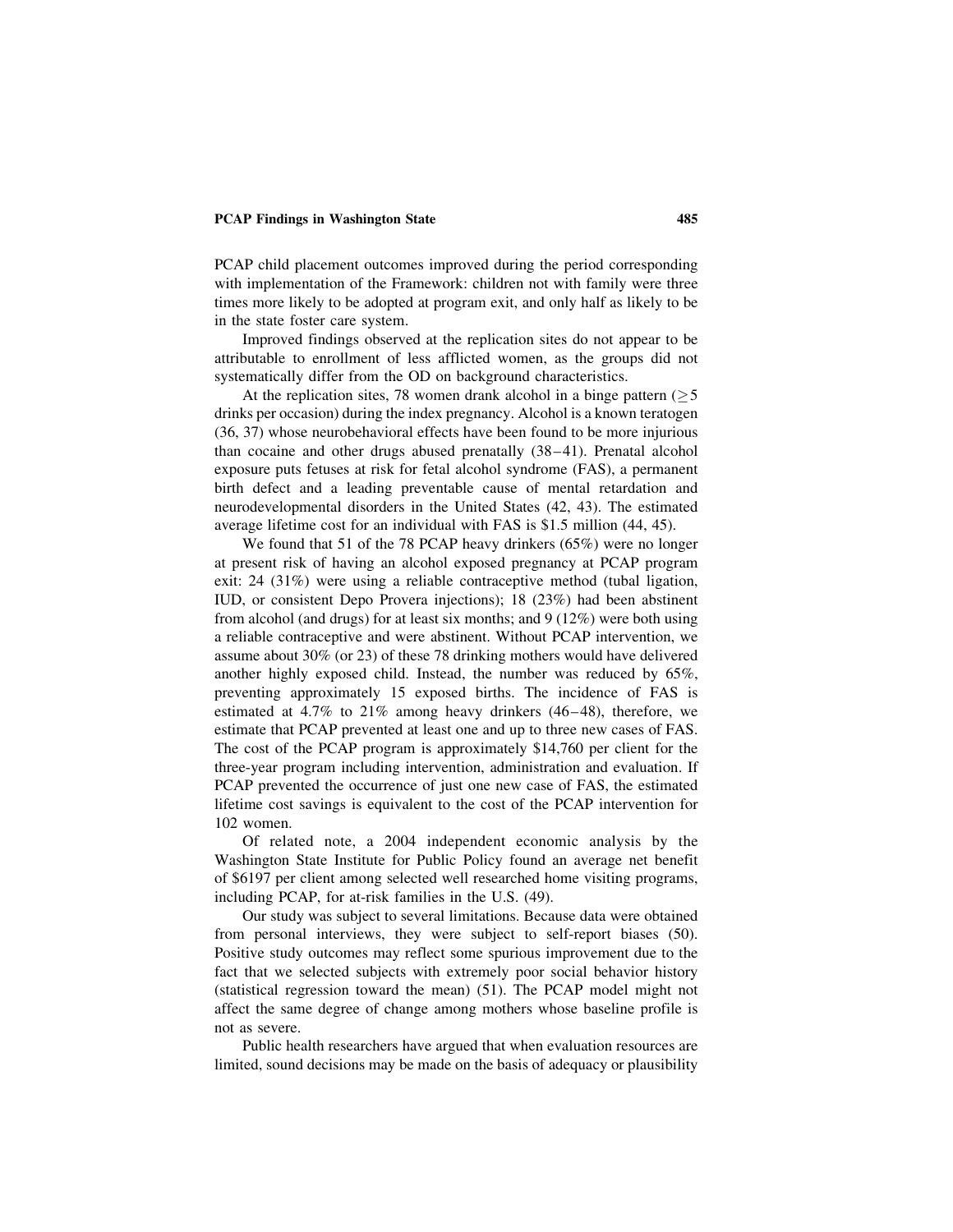evaluations conducted under routine conditions (as opposed to randomized controlled trials) (52). Our quasi-experimental study does not allow us to draw confident causal conclusions because it is not a randomized design and we cannot rule out the possibility that historical events operated to improve PCAP outcomes. We have, however, demonstrated: 1) compared to control subjects, clients in the original sample had significantly better endpoint summary scores, and both replication sites scored significantly better than the original sample; 2) improved outcomes are not attributable to enrollment of less impaired women; 3) there was sustained or improved impact over time and across settings; and 4) for most outcomes that may have been associated with state programs implemented, PCAP has improved women's status over and above what state data bases demonstrate.

The social and economic costs of prenatal substance abuse are high, and the toll on each new generation of exposed and affected children is profound. What is heartening is that the problem is preventable. The PCAP intervention strategy offers hope to high-risk families and has proven to be a cost-effective investment for the state.

## ACKNOWLEDGMENTS

This research was supported in part by the U.S. Department of Health and Human Services Center for Substance Abuse Prevention under grant H865SPO2897-01-06, and by the State of Washington Department of Social and Health Services Division of Alcohol and Substance Abuse, under contracts #7141-1 and #6376-0.

An earlier version of this article was presented at the 27th Annual Meeting of the Research Society on Alcoholism, June 2004. We thank Dr. Paul Sampson (Department of Statistics, University of Washington) and Dr. Fred Bookstein (Institute of Gerontology, University of Michigan, and Institute of Anthropology, University of Vienna, Austria) for their constructive comments and suggestions and technical assistance.

## **REFERENCES**

- 1. American College of Obstetricians and Gynecologists (ACOG) Committee on Ethics. ACOG committee opinion #294: at-risk drinking and illicit drug use: ethical issues in obstetric and gynecologic practice. Obstet Gynecol 2004; 103(5):1021–1031.
- 2. Ebrahim SH, Gfroerer J. Pregnancy-related substance use in the United States during 1996–1998. Obstet Gynecol 2003; 101(2):374–379.
- 3. Ebrahim SH, Luman ET, Floyd RL, Murphy CC, Bennett EM, Boyle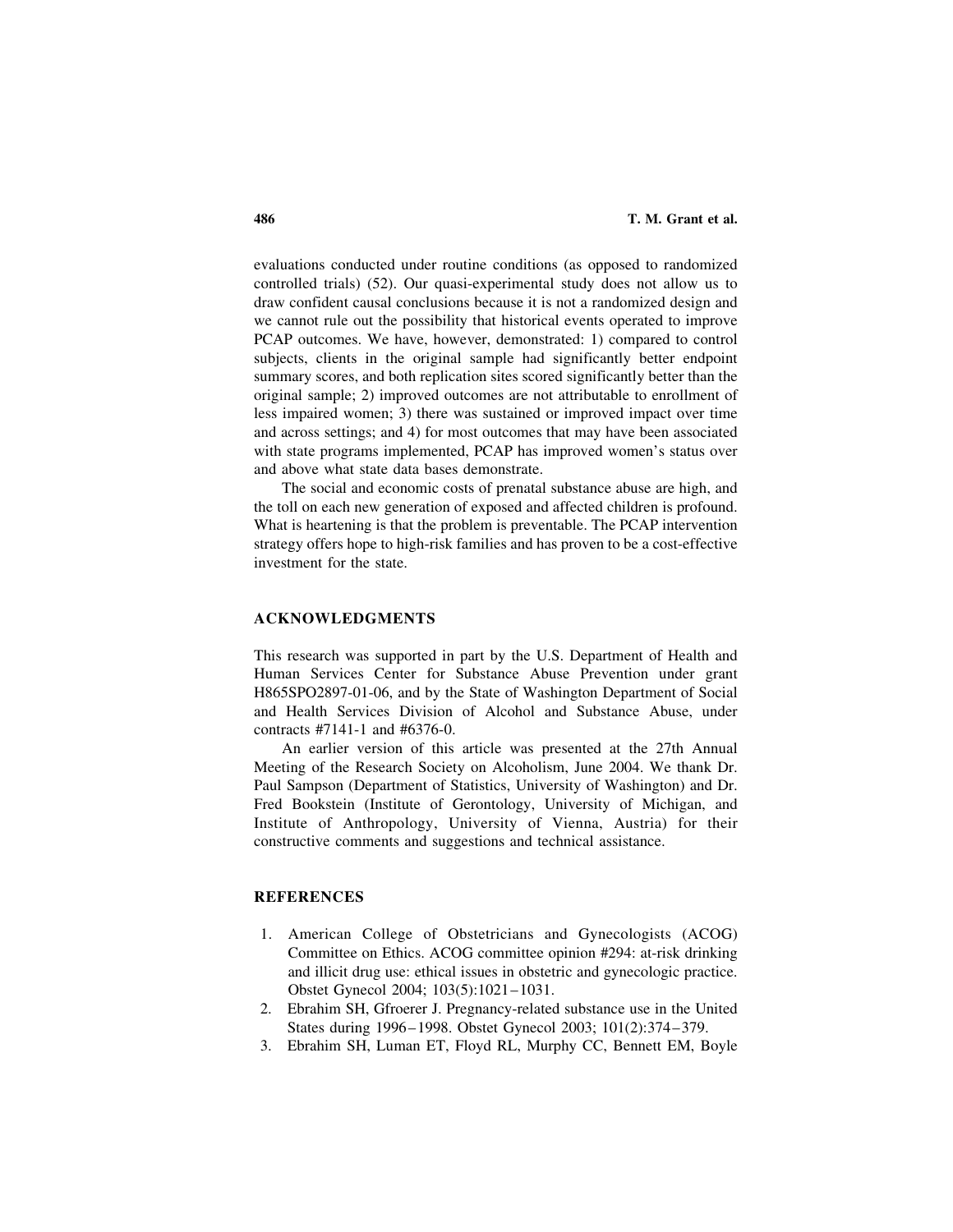CA. Alcohol consumption by pregnant women in the United States during 1988–1995. Obstet Gynecol 1998; 92(2):187–192.

- 4. CDC. Alcohol use among women of childbearing age—United States, 1991–1999. MMWR 2002; 51:273–276. Reprinted.
- 5. CDC. Alcohol use among women of childbearing age—United States, 1991–1999. JAMA 2002; 287(16):2069–2071.
- 6. U.S. Department of Health and Human Services. Summary of Findings from the 1999 National Household Survey on Drug Abuse. Washington, DC: Department of Health and Human Services, 2000. http://media. shs.net/prevline/pdfs/2kNHSDA.pdf (accessed June 2004).
- 7. U.S. Department of Health and Human Services, Substance Abuse and Mental Health Services Administration (SAMHSA), Office of Applied Studies. National Household Survey on Drug Abuse. Pregnancy and Illicit Drug Use. July 2001. http://oas.samhsa.gov/2k2/pregDU/pregDU. cfm (accessed June 2004).
- 8. Mattson SN, Riley EP. A review of the neurobehavioral deficits in children with fetal alcohol syndrome or prenatal exposure to alcohol. Alcohol Clin Exp Res 1998; 22(2):279–294.
- 9. Singer LT, Arendt R, Minnes S, Farkas K, Salvator A, Kirchner HL, Kliegman R. Cognitive and motor outcomes of cocaine-exposed infants. JAMA 2002; 287(15):1952–1960.
- 10. Frank D, Augustyn M, Grant-Knight W, Pell T, Zucherman B. Growth, development, and behavior in early childhood following prenatal cocaine exposure: a systematic review. JAMA 2001; 285(12):1613– 1625.
- 11. Lustbader AS, Mayes LC, McGee BA, Jatlow P, Roberts WL. Incidence of passive exposure to crack/cocaine and clinical findings in infants seen in an outpatient service. Pediatrics 1998; 102(1):e5.
- 12. Ornoy A, Michailevskaya V, Lukashov I, Bar-Hamburger R, Harel S. The developmental outcome of children born to heroin-dependent mothers, raised at home or adopted. Child Abuse Negl 1996; 20(5):385–396.
- 13. Conners NA, Bradley RH, Mansell LW, Liu JY, Roberts TJ, Burgdorf K, Herrell JM. Children of mothers with serious substance abuse problems: an accumulation of risks. Am J Drug Alcohol Abuse 2004; 30(1):85–100.
- 14. Black MM, Nair P, Harrington D. Maternal HIV infection: parenting and early child development. J Pediatr Psychol 1994; 19(5):595– 615.
- 15. Black MM, Nair P, Kight C, Wachtel R, Roby P, Schuler M. Parenting and early development among children of drug-abusing women: effects of home intervention. Pediatrics 1994; 94(4 Pt. 1):440–448.
- 16. Black MM, Dubowitz H, Hutcheson J, Berenson-Howard J, Starr RH Jr.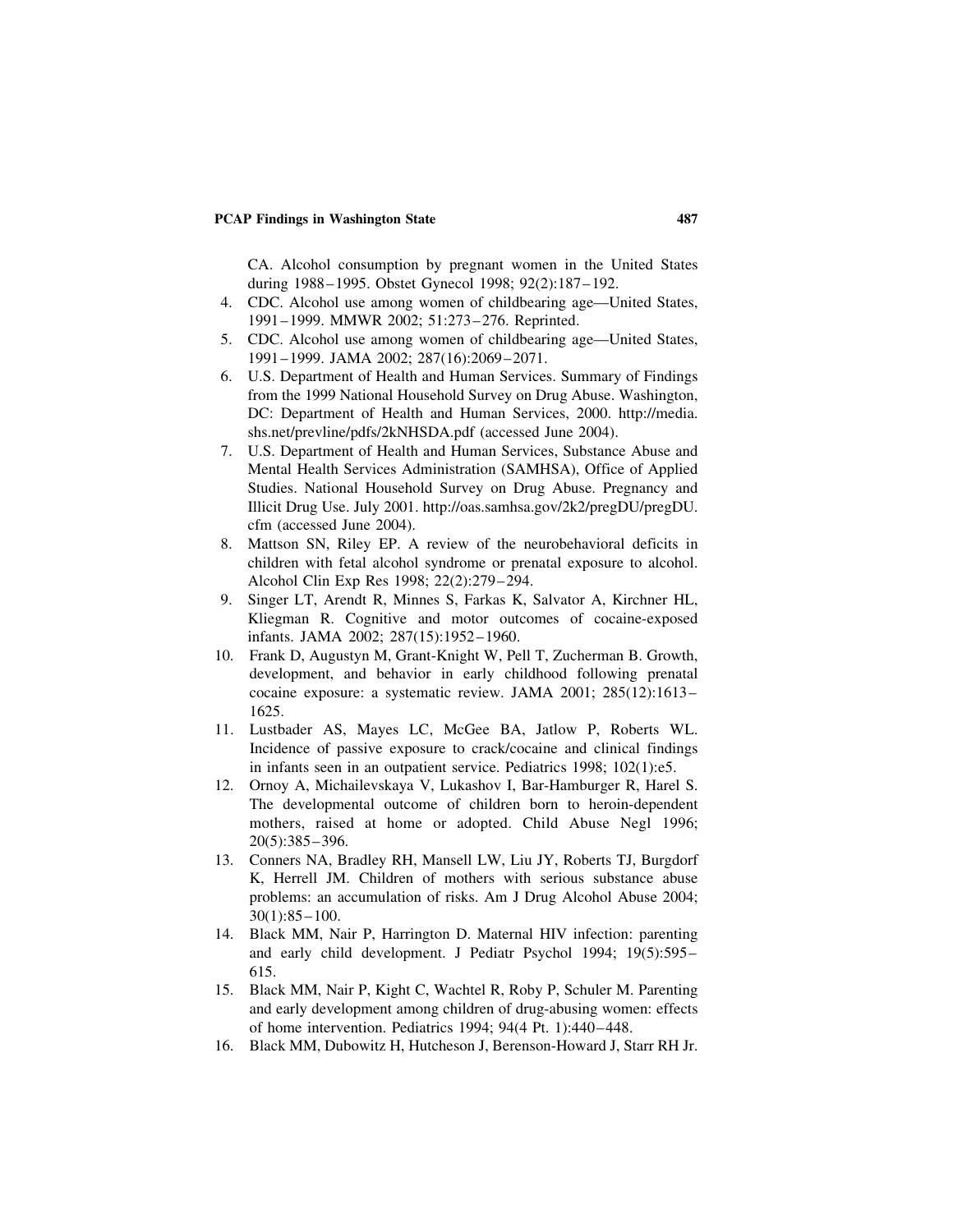A randomized clinical trial of home intervention for children with failure to thrive. Pediatrics 1995; 95(6):807–814.

- 17. Ernst CC, Grant TM, Streissguth AP, Sampson PD. Intervention with high-risk alcohol and drug-abusing mothers: II. 3-year findings from the Seattle model of paraprofessional advocacy. J Commun Psychol 1999; 27(1):19–38.
- 18. Laken MP, Ager JW. Effects of case management on retention in prenatal substance abuse treatment. Am J Drug Alcohol Abuse 1996; 22(3):439–448.
- 19. Loman LA, Sherburne D. Intensive Home Visitation for Mothers of Drug-Exposed Infants: An Evaluation of the St. Louis Linkages Program. St. Louis, MO, USA: Institute of Applied Research, April 2000.
- 20. Navaie-Waliser M, Martin SL, Campbell MK, Tessaro I, Kotelchuck M, Cross AW. Factors predicting completion of a home visitation program by high-risk pregnant women: the North Carolina maternal outreach worker program. Am J Public Health 2000; 90(1):121– 124.
- 21. Umlah C, Grant T. Intervening to prevent prenatal alcohol and drug exposure: the Manitoba experience in replicating a paraprofessional model. Manit J Child Welf 2003; 2(1):1–12. http://www. envisionjournal.com/application/Articles/48.pdf (accessed August 2004).
- 22. Streissguth AP, Grant TM, Barr HM, Brown ZA, Martin JC, Mayock DE, Ramey SL, Moore L. Cocaine and the use of alcohol and other drugs during pregnancy. J Obstet Gynecol 1991; 164(5 Pt. 1):1239– 1243.
- 23. Grant TM, Ernst CC, Streissguth AP, Phipps P, Gendler B. When case management isn't enough: a model of paraprofessional advocacy for drug- and alcohol-abusing mothers. J Case Manag 1996; 5(1):3–11.
- 24. Grant TM, Ernst CC, Streissguth AP. An intervention with high-risk mothers who abuse alcohol and drugs: the Seattle advocacy model. Am J Publ Health 1996; 86(12):1816–1817.
- 25. Grant TM, Ernst CC, Streissguth AP. Intervention with high-risk alcohol and drug-abusing mothers: I. Administrative strategies of the Seattle model of paraprofessional advocacy. J Commun Psychol 1999;  $27(1):1-18.$
- 26. Grant T, Streissguth A, Ernst C. Benefits and challenges of paraprofessional advocacy with mothers who abuse alcohol and drugs and their children. Zero Three 2002; 23(2):14–20.
- 27. Olds DL, Robinson J, O'Brien R, Luckey DW, Pettitt LM, Henderson CR Jr., Ng RK, Sheff KL, Korfmacher J, Hiatt S, Talmi A. Home visiting by paraprofessionals and by nurses: a randomized, controlled trial. Pediatrics 2002; 110(3):486–496.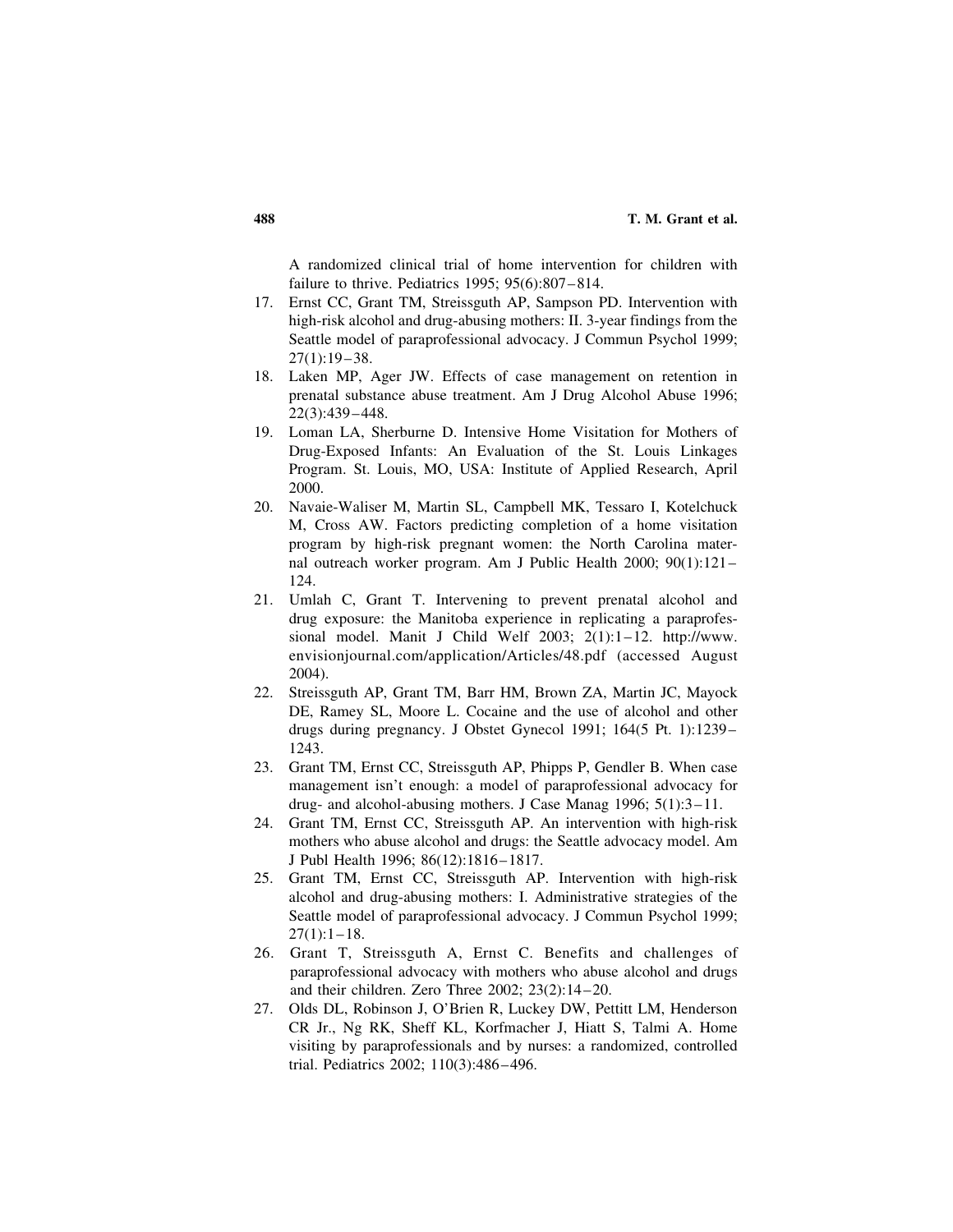- 28. Grant T, Brown Z, Callahan C, Barr H, Streissguth AP. Cocaine exposure during pregnancy: improving assessment with radioimmunoassay of maternal hair. Obstet Gynecol 1994; 83(4):524–531.
- 29. Streissguth AP, Martin DC, Martin JC, Barr HM. The Seattle longitudinal prospective study on alcohol and pregnancy. Neurobehav Toxicol Teratol 1981; 3(2):223–233.
- 30. McLellan AT, Kushner H, Metzger D, Peters R, Smith I, Grissom G, Pettinati H, Argeriou M. The fifth edition of the addiction severity index. J Subst Abuse Treat 1992; 9(3):199–213.
- 31. McLellan AT, Luborsky L, Cacciola J, Evans F, Barr HL, O'Brien CP. New data from the addiction severity index. Reliability and validity in three centers. J Nerv Ment Dis 1985; 173(7):412–423.
- 32. Zanis DA, McLellan AT, Cnaan RA, Randall M. Reliability and validity of the Addiction Severity Index with a homeless sample. J Subst Abuse Treat 1994; 11(6):541–548.
- 33. Cronbach LJ. Coefficient alpha and the internal structure of tests. Psychometrika 1951; 16:297–334.
- 34. Cawthon L. Birth Rates After Welfare Reform. Washington State Department of Social and Health Services Research & Data Analysis Division. Report No. 9.61. November 2001. Available at: http://www1. dshs.wa.gov/rda/research/9/61.shtm (accessed July 2004).
- 35. Washington Permanency Report 1998–2003. Families for Kids Partnership, Seattle, WA. Data Compilation and Analysis by Evaluation Services, NW Institute for Children and Families, University of Washington. Available at: http://www.childrenshomesociety.org/ 2\_cfkreportsDataPerm.htm (accessed June 2004).
- 36. Schenker S, Becker HC, Randall CL, Phillips DK, Baskin GS, Henderson GI. Fetal alcohol syndrome: current status of pathogenesis. Alcohol Clin Exp Res 1990; 14(5):635–647.
- 37. Randall CL. Alcohol as a teratogen: a decade of research in review. Alcohol Alcohol 1987; suppl 1:125–132.
- 38. Jacobsen JL, Jacobson SW, Sokol RJ. Effects of prenatal exposure to alcohol, smoking and illicit drugs on postpartum somatic growth. Alcohol Clin Exp Res 1994; 18(2):317–323.
- 39. Jacobson SW, Jacobsen JL, Sokol RJ. Effects of fetal alcohol exposure on infant reaction time. Alcohol Clin Exp Res 1994; 18(5):1125– 1132.
- 40. Coles CD, Platzman KA, Smith I, James ME, Falek A. Effects of cocaine and alcohol use in pregnancy on neonatal growth and neurobehavioral status. Neurotoxicol Teratol 1992; 14(1):22–33.
- 41. Institute of Medicine [IOM]. In: Stratton KR, Howe CJ, Battaglia FC, eds. Fetal Alcohol Syndrome: Diagnosis, Epidemiology, Prevention, and Treatment, Washington, DC: National Academy Press, 1996:21.
- 42. Abel EL, Sokol RJ. Incidence of fetal alcohol syndrome and economic